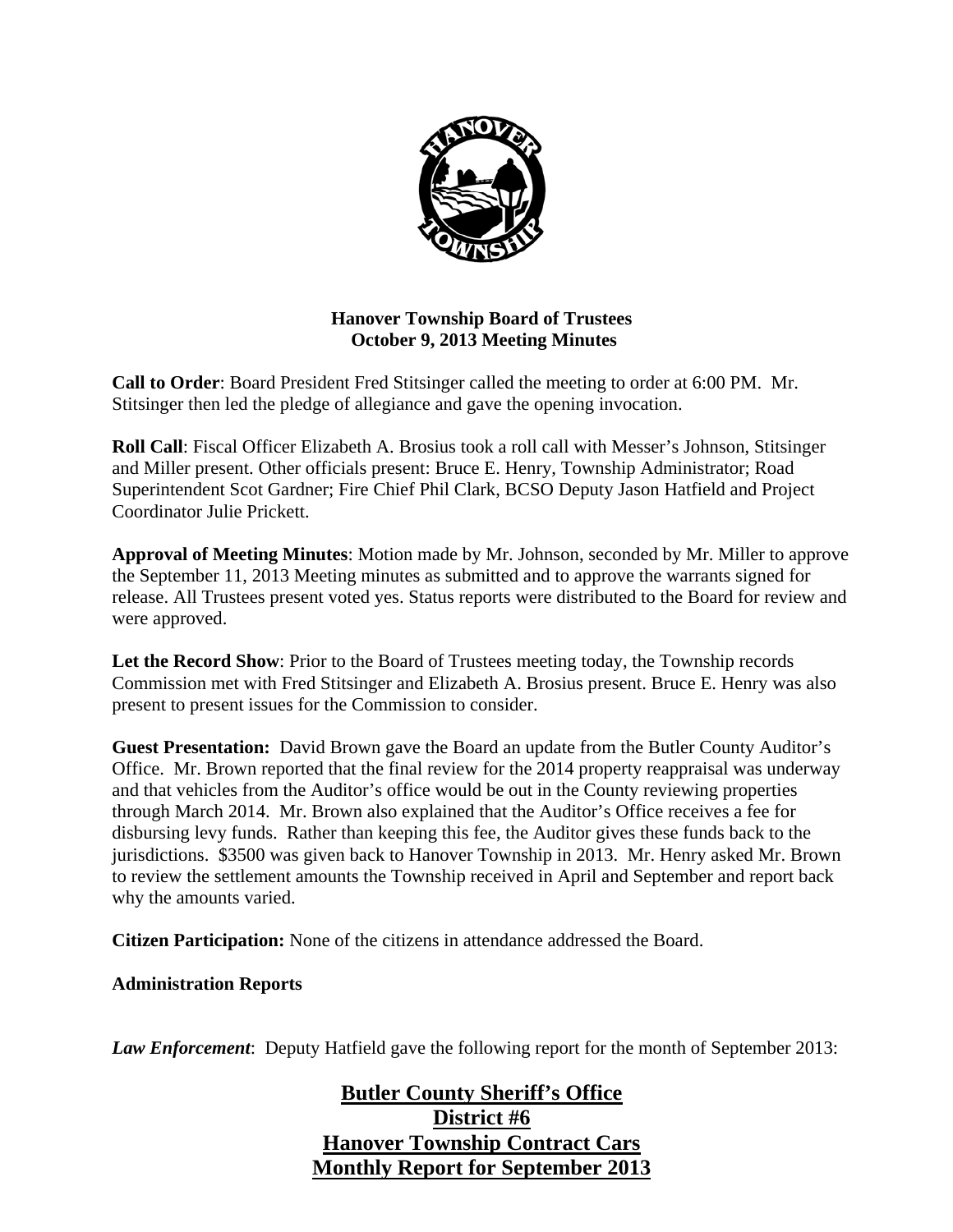| <b>Month Totals</b><br><b>Activity Area</b> | YTD            |
|---------------------------------------------|----------------|
| Dispatched Calls: 158                       | 1304           |
| Felony Reports: 5                           | 36             |
| Misdemeanor Reports: 10<br>$\bullet$        | 96             |
| Non-Injury Crash: 6                         | 54             |
| Injury Crash: 3                             | 38             |
|                                             | .230           |
| Assists/Back Up: 37                         | 341            |
| Felony Arrests: 2<br>٠                      | 13             |
| Misdemeanor Arrests: 5                      | 43             |
| <b>OMVI</b> Arrests: 3                      | 26             |
|                                             |                |
| Traffic Stops: 36                           | 366            |
| <b>Moving Citations:20</b>                  | 194            |
| <b>Warning Citations: 16</b>                | 174            |
| FI Cards: 0<br>$\bullet$                    | 0 <sub>0</sub> |
| Civil Papers Served: 0                      | 06             |
| <b>Business Alarms: 5</b><br>$\bullet$      | 39             |
| <b>Residential Alarms: 10</b><br>$\bullet$  | 89             |
| <b>Special Details: 2</b>                   | 20             |
| COPS Times: 7385 (Min.)                     | 57,430         |
| <b>Vacation Checks: 28</b>                  | 276            |
|                                             |                |

Deputy Hatfield also gave revised (updated) statistics for the month of August 2013.

*Fire/EMS*: Chief Clark gave the following report for the month of September 2013:

# **Hanover Township Fire Department Monthly Report for September 2013 (Presented in October 2013)**

Run and detail activity for the Fire and EMS operations are reflected in the following numbers:

| $\bullet$ | <b>Emergency Medical Operations/Squad Runs:</b> | 31 |
|-----------|-------------------------------------------------|----|
| $\bullet$ | Motor Vehicle Accidents:                        | 03 |
|           | Fire Runs:                                      | 08 |
|           | • Fire Inspections:                             | 02 |
|           | Air & Light Truck Call Out:                     |    |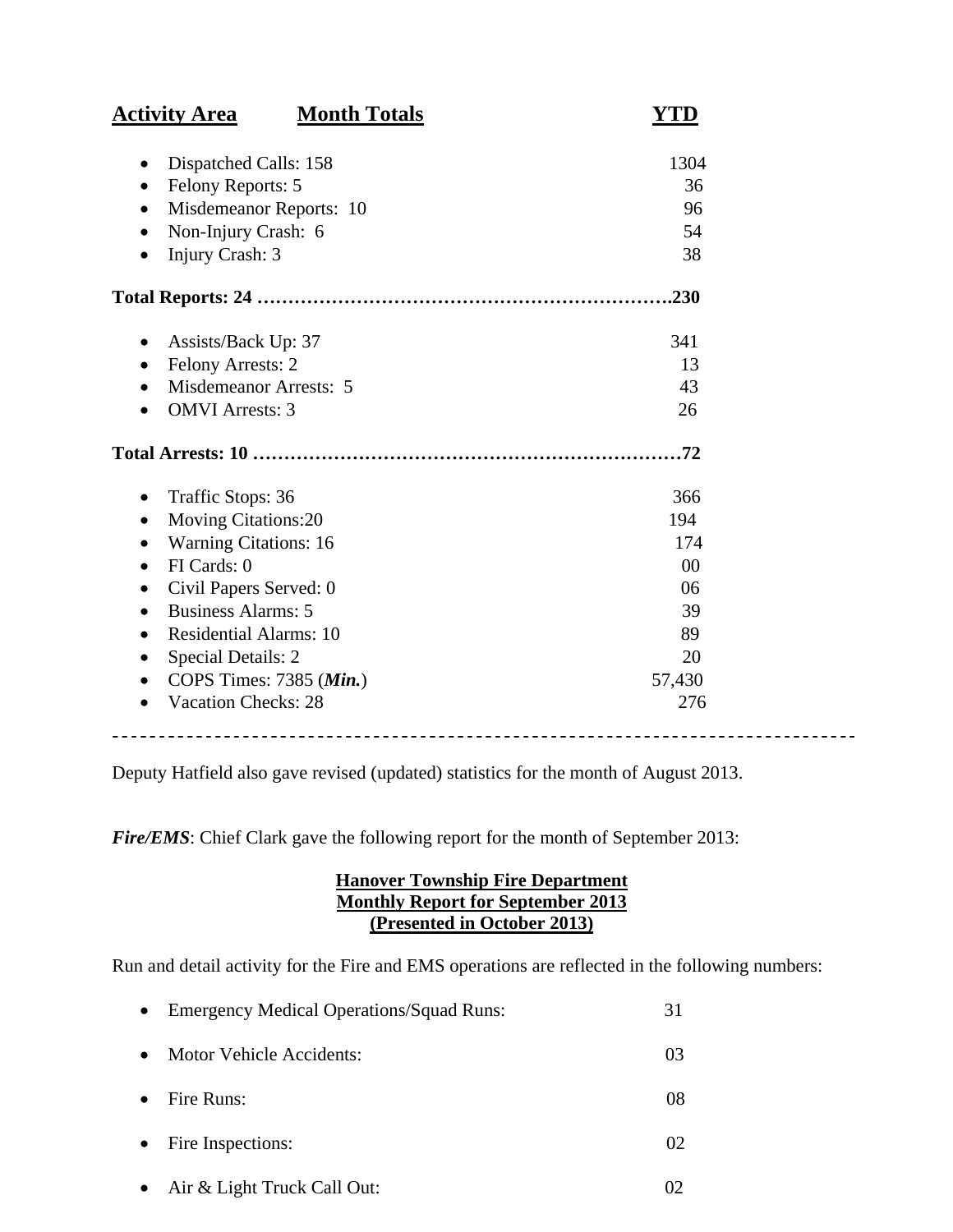| <b>Knox Box Details</b><br>$\bullet$           | 00                                   |
|------------------------------------------------|--------------------------------------|
| Other<br>٠                                     | 00                                   |
| Total for the month:<br>$\bullet$              | <b>46 Runs/Operations</b>            |
| <b>Total Year to Date: 555 Runs/Operations</b> | (42 Fire/EMS Runs)                   |
|                                                | (September 2012: 52 Runs/Operations) |
| <b>Total for 2012</b>                          | 693                                  |
| Total for 2011                                 | 719                                  |
| Total for 2010                                 | 748                                  |
| Total for 2009                                 | 676                                  |
| Total for 2008:                                | 669                                  |
| Total for 2007:                                | 717                                  |
| Total for 2006:                                | 505                                  |
| (Seven Year Yearly Average):                   | (675)                                |

 **Phil Clark, Fire Chief** 

*Road/Cemetery*: Mr. Gardner presented the following report for the month of September 2013:

## **SUPERINTENDENT'S REPORTS (October 9, 2013)**

Millville Cemetery Operations Report September 1 through September 30, 2013

| 2 Graves sold to Township residents ( $@$ \$610)-------- $\$$ 1,220.00                                                                                                                                                                                                                                            |           |
|-------------------------------------------------------------------------------------------------------------------------------------------------------------------------------------------------------------------------------------------------------------------------------------------------------------------|-----------|
|                                                                                                                                                                                                                                                                                                                   |           |
|                                                                                                                                                                                                                                                                                                                   | 0.00      |
|                                                                                                                                                                                                                                                                                                                   | 1,800.00* |
|                                                                                                                                                                                                                                                                                                                   | 0.00      |
|                                                                                                                                                                                                                                                                                                                   | 400.00    |
| <b>Foundation and Marker installation fees-----------------\$</b>                                                                                                                                                                                                                                                 | 1,156.00  |
|                                                                                                                                                                                                                                                                                                                   | 6,366.00  |
| $\mathcal{P}$ and $\mathcal{P}$ and $\mathcal{P}$ and $\mathcal{P}$ and $\mathcal{P}$ and $\mathcal{P}$ and $\mathcal{P}$ and $\mathcal{P}$ and $\mathcal{P}$ and $\mathcal{P}$ and $\mathcal{P}$ and $\mathcal{P}$ and $\mathcal{P}$ and $\mathcal{P}$ and $\mathcal{P}$ and $\mathcal{P}$ and $\mathcal{P}$ and |           |

 **\*2 @ regular fee of \$900 = \$1800** 

Other Cemetery Activities:

- 1. Topped off and leveled 6 graves
- 2. Picked up all trash in the Cemetery
- 3. Mowed four times
- 4. Trimmed two times
- 5. Pruned all trees with low hanging branches
- 6. Pruned six rose bushes
- 7. Marked lots for the new section "I" to open soon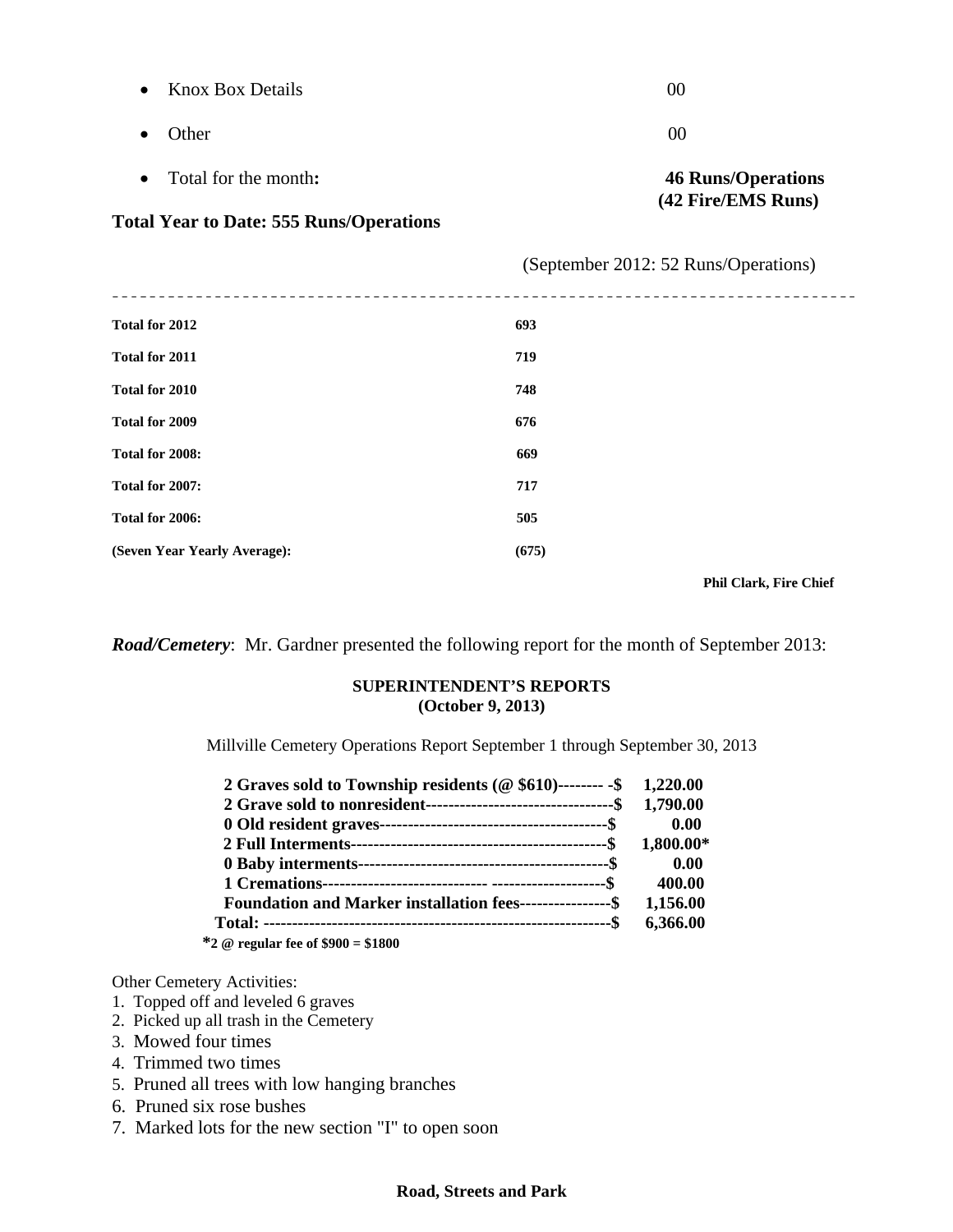### **(Scot Gardner)**

- 1. Picked up a deer carcass on Stahlheber Road and one on Old Oxford Road.
- 2. Used the backhoe to remove hay at a barn fire.
- 3. Finished the third round of roadside mowing including trimming around signs and guardrails.
- 4. Trimmed trees on Roundhill Drive.
- 5. Repaired a storm drain pipe on Columbus Drive South.
- 6. Cut and removed a tree that fell over on Woodbine Road.
- 7. Made repairs on the pirate ship in the play area and installed mats and woodchips in the Park.
- 8. Moved a bush and dug out, formed and poured a foundation at the Veterans Memorial.
- 9. Assembled two picnic tables; dug out, formed and poured two cement slabs; and installed the tables.
- 10. Repaired storm water catch basins on Round Hill Drive and on Murphy Circle.
- 11. Replaced one spot light on Road Department Building.
- 12. Measured the bad curb in Alamo Heights, Bevington, Round Hill, Pineview and Murphy Circle.
- 13. Called in to close Columbus Drive South at Ross Hanover due to a house fire.
- 14. Performed monthly truck, park and storm water reports.

## *Administrator's Report*

#### **Administrator September 2013 Summary Report (Presented October 2013)**

- **Grants:** Prepared grant applications for the Butler Rural Electric Community Connections program for park safety equipment and an AED for the Cemetery. Followed up on EMS Grant reimbursement forms to insure payment.
- **Security Camera:** Worked with a consultant to have the camera system repaired and rebooted to insure proper operation. The system is now working properly.
- **Citizen Relations**: Worked with Township residents on Morman Road and Caroldon on Drainage issues. Worked with residents on Charlberth Road and Old Oxford on speed zone issues and sign postings.
- **Park Committee:** Held Park Committee meetings to solicit input for grant projects and to prepare plans for the October 27<sup>th</sup> Hanover Haunted Harvest.
- **Property Acquisition**: Continued work on the purchase of 19.184 acres on Old Oxford holding discussions by phone/email with Roger Gates and discussion with the Bill Eaton. Working on new financial borrowing plan based upon the appraisal and new negotiations related thereto.
- **Park Equipment and Issue:** Had the "Little Free Library moved and placed dictionaries in the box. Also two new picnic tables with seating were installed.
- **Board and Financial Reports**: Obtained data from the Fiscal Officer and prepared Township funds analysis for the monthly Board meeting. Prepared Trustee packets. Prepared numerous contracts and permits for facility rentals.
- Fire and EMS Run Data: Obtained data from the BCSO regarding fire and EMS runs covering June through September 2013. Currently analyzing response times and use of mutual aid.
- **Items Still Pending/Delayed**: Fuel Card follow up is still pending; Personnel Policy Review with changes still pending.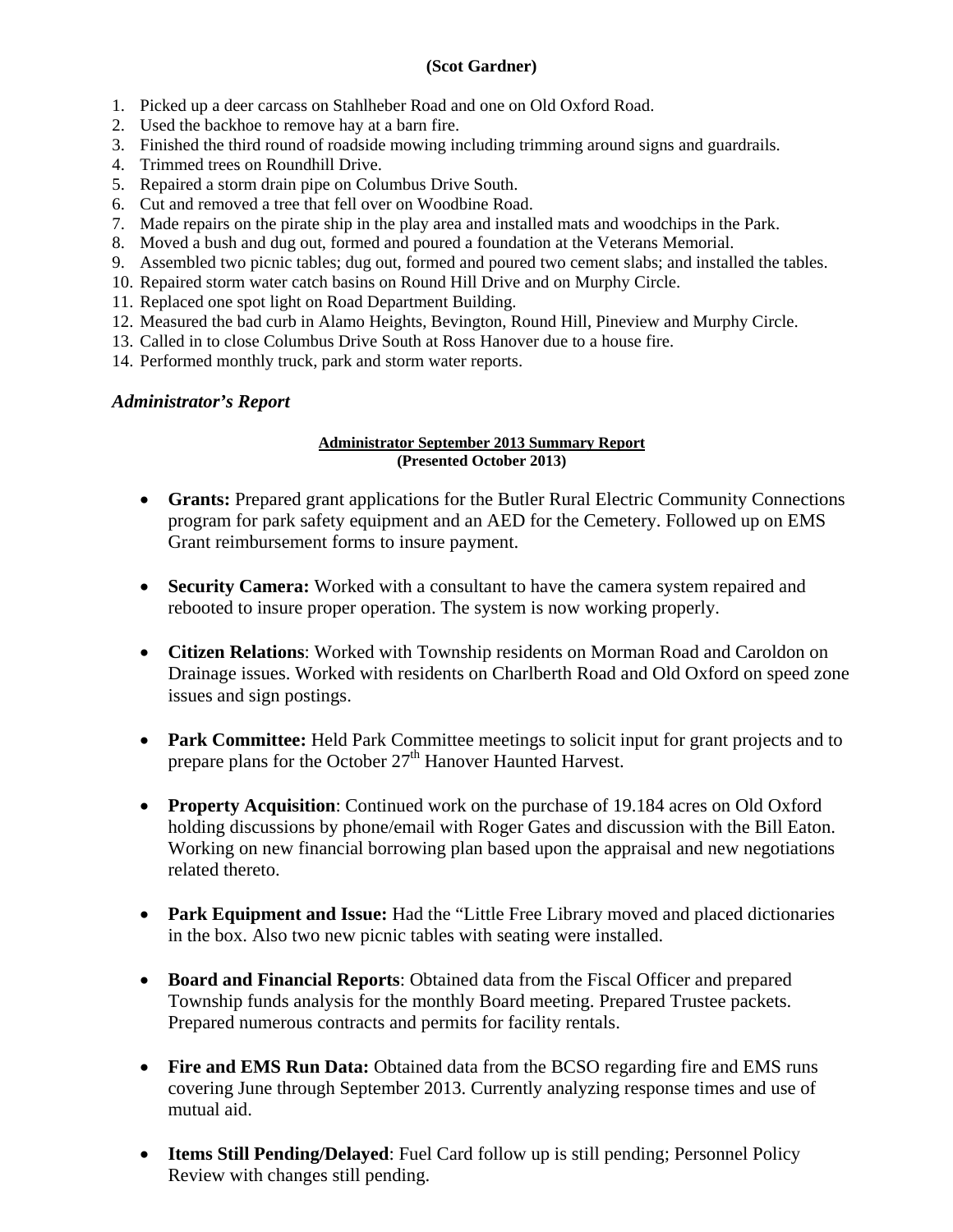**Pay Plan**: Certain potential changes put on hold until further review of Fire/EMS operations is complete.

# **Personnel Actions and Other Items of Note**

Approved selection of the following personnel to serve on the Fire Department as volunteers paid by the run according to the Township's Classification and Pay Plan subject to final background check:

- *A.* Jacob M. Colvin 4451 River Road Fairfield, Ohio 45014 as a *FF/P*
- B. Nicholas S. McCune 4699 McCormick Lane Fairfield, Ohio 45014 as a *FF/P*
- C. Bill J. Broughton 8641 Alexander Ct. West Chester, Ohio 45069 as a *P*
- D. Mark A. Ripley 606 Rockford drive Hamilton, Ohio 45013 as a *FF*
- E. Amy Locke 2140 Bevington Lane Hamilton, Ohio 45013 as an *EMT Trainee*

# **Of Note- Budget Information for September 2013**

## **Cash Balance as of September 30, 2013:** \$1,668,378.75

**Total Expenditures all funds for September 2013:** \$190,617.78 (Corrected to \$265,289.83 as per follow up provided by the Fiscal Officer at a later date.)

**Total General Fund cash on Hand September 30, 2013:** \$791,839.05 (47.46% of Total funds)

Mr. Henry noted that the monthly Revenue Report was included but the Fiscal Officer was still working on the expenditure sheets.

Chief Clark also noted that Samantha Southard had been approved for hire last month as a member of the Fire Department; however, she has moved and has withdrawn her application.

# **Old Business**

*Hanover Haunted Harvest Schedule/Activities/Motion to Approve:* Mr. Henry provided the following report to the Board:

The Hanover Haunted Harvest is a community event designed to provide children ages 2-14 as well as their parents an opportunity to interact with community groups in a safe environment in the Hanover Township Memorial Park to play games, receive candy and other treats during the hours of 5:30PM to 7:30PM on Sunday, October 27, 2013. If bad weather is present, the activities will be moved to the Community Center across the street.

In addition to participation by the Hanover Township Fire Department and Butler County Sheriff's Office in displaying equipment, there will be civic groups handing out candy, providing kids' games and offering light refreshments. There will also be a Pumpkin Decoration Contest Judging (6:00PM) and Costume Judging Contest (6:30PM) in which awards and treats will be handed out for the funniest, scariest, and most creative offerings by kids ages 2 through 14. There will be a special category for Adults/Parents who sport a Halloween costume as well.

In order to cover expenses not offset by donations, the administration requests a motion to approve expenses associated with the event not to exceed \$800.00. The funds would be used for refreshments for participants including candy, prizes and decorations.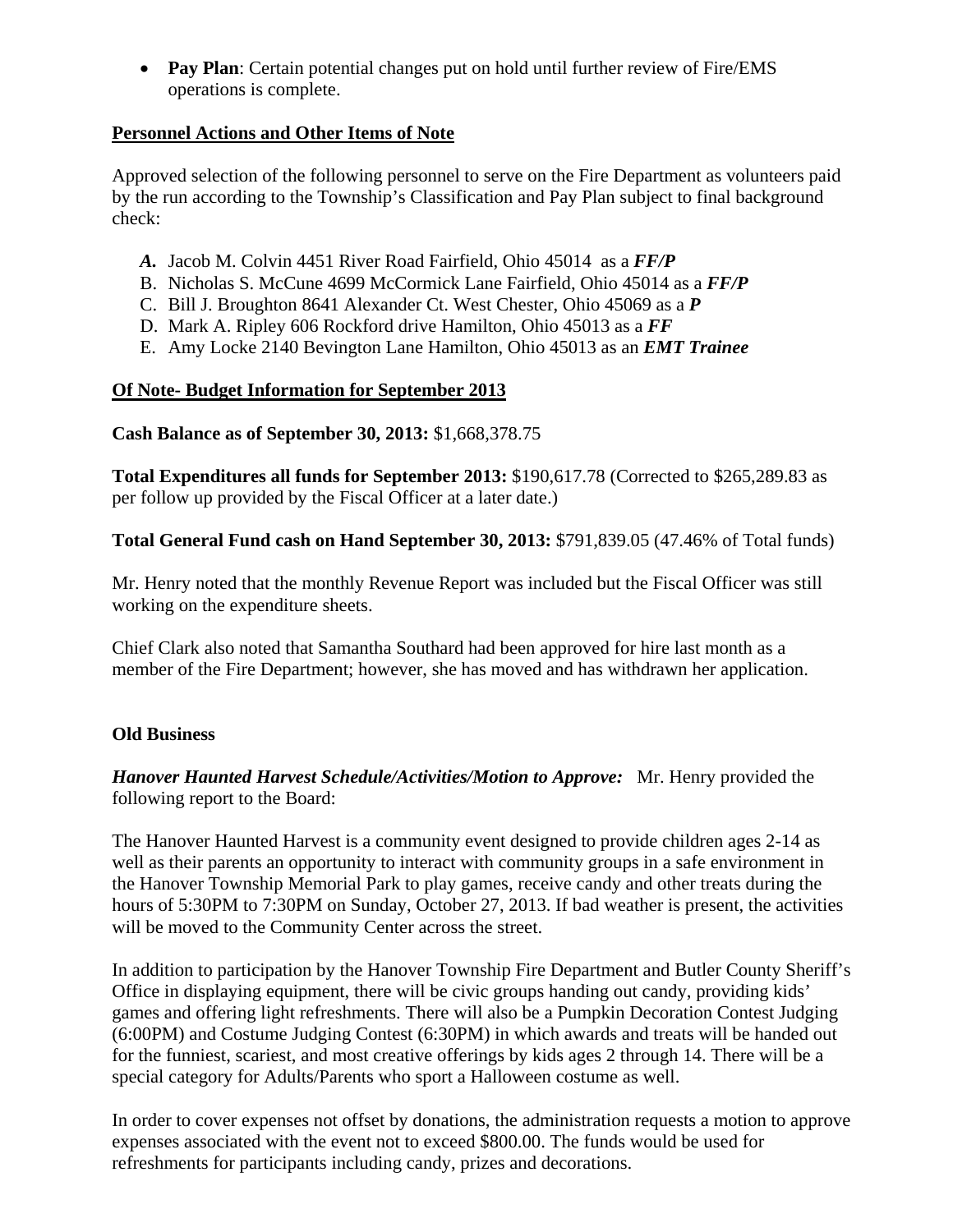A **motion** was made by Mr. Miller, seconded by Mr. Johnson that the Township agrees to sponsor the Hanover Haunted Harvest event October 27, 2013 as recommended by the Park Committee and Township Administrator and approve expenses associated therewith not to exceed \$800.00. After discussion, a roll call vote was taken and all three Trustees voted yes.

*Community Connections Grants Update/Motion to Accept:* Mr. Henry reported that Hanover Township applied for two BREC Community Connections Grants in August 2013 for funding an AED Unit for the Millville Cemetery and Safety Improvements to the Park which includes replacement of old railroad timbers with safe playground timbers. On September 23, 2013, the Township was notified that BREC had awarded the Township \$600.00 toward the purchase an AED Unit for Millville Cemetery and \$1000.00 for children's playground safety upgrades which entails replacing old railroad ties with safety timbers. To properly account for said funds, a motion is necessary to accept said awards and to authorize the Fiscal Officer to have the Certificate Estimated Resources for the Township amended to reflect said funding.

*A motion was made by Mr. Johnson to accept and authorize expenditure of BREC Awards of \$600.00 toward the purchase an AED Unit for Millville Cemetery and \$1000.00 for children's playground safety upgrades as well as to authorize the Fiscal Officer to have the Certificate of Estimated Resources for the Township amended as necessary to reflect the aforementioned awards. Mr. Miller seconded the motion. After discussion, a roll call vote was taken with all three Trustees voting yes.* 

*Other Old Business:* Mr. Henry stated that at the September 2013 Board meeting, the Board approved the purchase of three sets of turn out gear for the Fire Department at \$2,200.00 each. Last week after review by the Fire Chief, it was determined there was a need to have five new sets ordered to properly address the safety needs of personnel. The Township Administrator was notified and agreed with the Fire Chief to order five sets at \$2,200.00 each, advising him to proceed. Mr. Henry requested approval for the two additional sets of turn out gear and requested a motion to authorize the additional sets.

On a **motion** by Mr. Miller, seconded by Mr. Johnson, the Board authorized the purchase of two additional sets of turnout gear at \$2200 per set from Vogelpohl with the submission of proper purchase order documentation. All three Trustees voted yes.

## **New Business**

*Resolution No. 51-13 "Then and Now" Issues:* Mr. Henry explained the routine "housekeeping" nature of this resolution. This resolution covers payments to Cincinnati State College. After some discussion, Mr. Miller made a **motion** to adopt Resolution No. 51-13 which was seconded by Mr. Johnson. Upon roll call, all three Trustees voted yes.

## **Resolution No. 51-13**

# **Approving Purchase Orders and Subsequent Expenditures Provided Under the "Then and Now" Process as Recommended by the Fiscal Officer**

*Whereas*, the Fiscal Officer reported on recent "Then and Now" purchase of products and services from Cincinnati State College: and,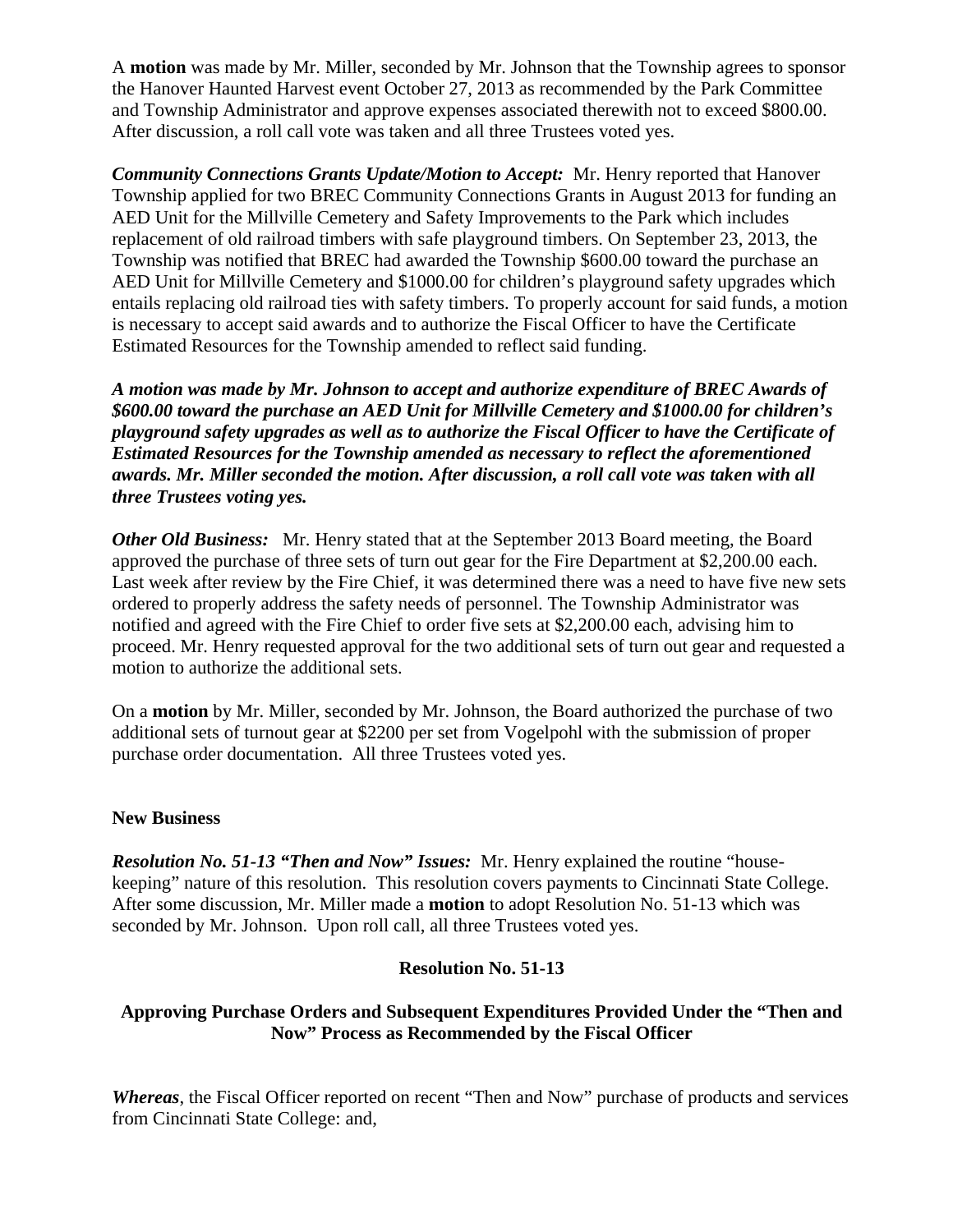*Whereas*, the Fiscal Officer recommends that payment associated therewith be authorized through a "Then and Now" Purchase Order (amounts over \$3,000.00) officially approved by the Board and payment made accordingly; and,

*Whereas*, the Board of Trustees concurs with the recommendation of the Fiscal Officer,

## *Be it resolved by the Board of Trustees of Hanover Township Butler County, Ohio*

*Section I.* That to promote sound and efficient fiscal operations for the Township, the following items are hereby approved: \$8,000.00 Cincinnati State College Fund 2281 PO# 125-2013.

**Section II**. That the Fiscal Officer is authorized to take all necessary steps to process said expenditures and provide payment accordingly.

The foregoing resolution was adopted in an open public meeting and is a reflection of the official action taken by the Board of Trustees of Hanover Township Butler County, Ohio on the  $9<sup>th</sup>$  day of October 2013.

| <b>Board of Trustees</b> | Vote | <b>Attest and Authentication:</b> |
|--------------------------|------|-----------------------------------|
| Fred J. Stitsinger       |      |                                   |
| Larry Miller             |      | Elizabeth A. Brosius              |
| Douglas L. Johnson       |      | Fiscal Officer/Clerk              |

*Resolution No.52-13 Prioritizing CD Projects and Approve Applications:* Mr. Henry presented a list of suggested projects based on input from citizens and the Park Committee and explained that he needed the Board to prioritize its top three project ideas to apply for Community Development Block Grant funding. After some discussion, the Board decided to identify weather sirens funding as the first priority project, Park Acquisition as the second priority and infrastructure repair as the third priority project. Mr. Henry explained that Resolution No. 52-13 was needed to authorize the application for the Community Development Block Grant funds. After some discussion, Mr. Stitsinger made a **motion** to adopt Resolution No. 52-13 which was seconded by Mr. Miller. Upon roll call, all three Trustees voted yes.

### **Resolution No. 52-13**

### **Authorizing the Filing of the 2013 Application(s) for Community Development Block Grant Funding and Prioritizing of Projects for Hanover Township**

*Whereas*, the Board of Trustees and Township Administration have reviewed the requirements for the 2014 Community Development Block Grant Program; and

*Whereas*, the Township has several key projects that merit consideration under the Community Development Block Grant Program as suggested by citizens and the Administration; and

*Whereas*, key projects were discussed in two Public Meetings with public input solicited on September 11, 2013 and October 9, 2013 and recommendations were received from the Township Ad Hoc Park Advisory Committee as part of Committee discussions over the last 15 months; and,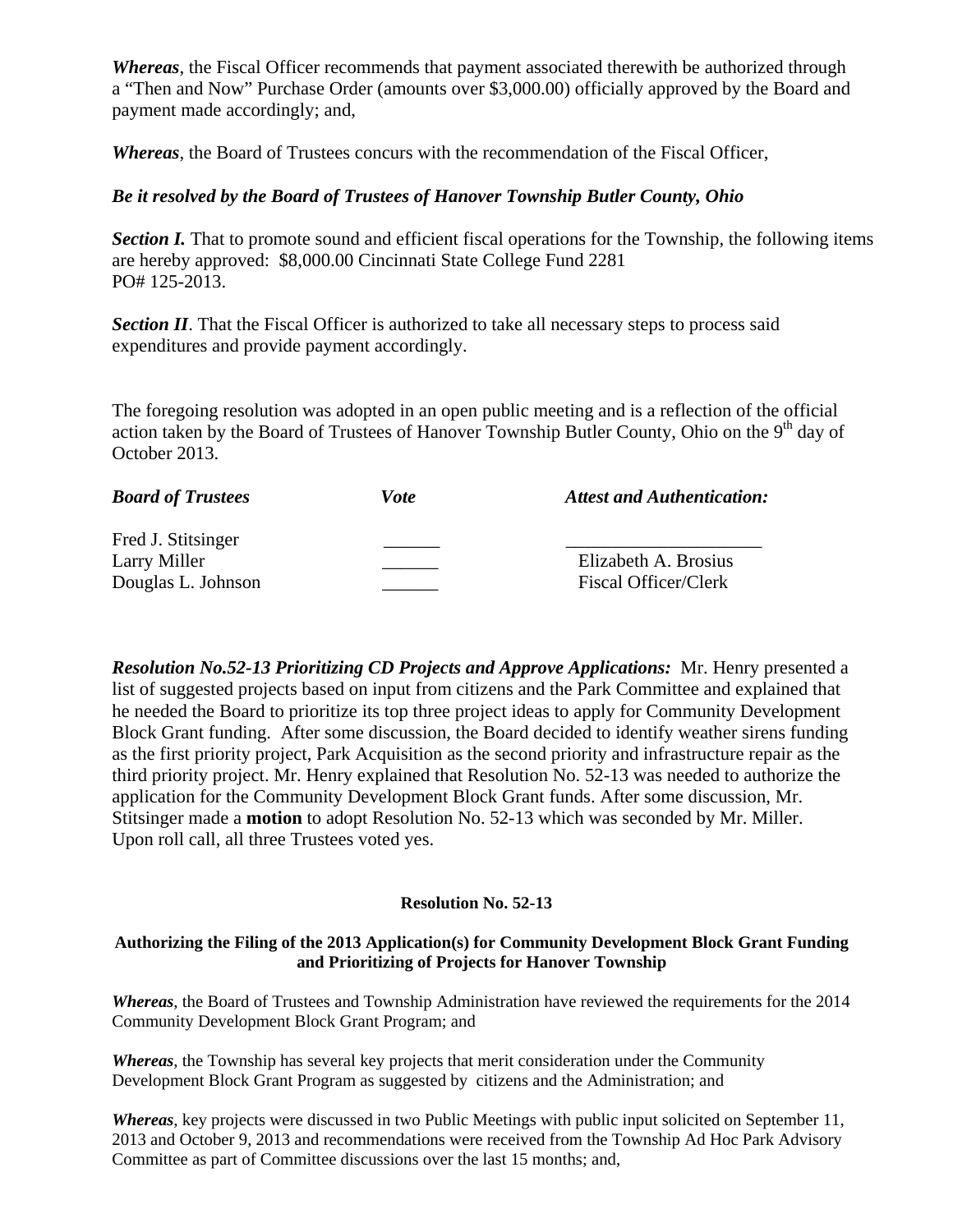*Whereas*, all the projects discussed have been placed on a list for continued consideration and guidance to the Township and are reflected in the attachment herewith,

*Whereas,* the Board of Trustees rate several of these projects as a high priority based upon resident input this year and input received from a 2012 Citizen Survey conducted by Miami University.

### *Be it Resolved by the Board of Trustees of Hanover Township, Ohio*

**Section I**. That the Township after considering citizen input and Park Committee recommendations, do hereby authorize three project applications for Community Development Block Grant Funding in 2014 identifying and rating these projects as set forth in the attachment hereto labeled "Attachment to Resolution No. 52-13 CD Project Ratings."

**Section II.** That the Board will commit in kind services and/or direct cash contribution of up to 10% or more for each of the three projects submitted. Amounts are specified in the attachment hereto.

**Section III**. That the Township Administrator is hereby authorized to complete the necessary documents and sign the appropriate forms to submit said projects to the Butler County Community Development Department by November 1, 2013.

Section IV. That the Board of Trustees acted upon this matter in an open public session and is a reflection of the action taken on October 9, 2012.

| <b>Board of Trustees</b> | Vote | <b>Attest and Authentication:</b> |
|--------------------------|------|-----------------------------------|
| Fred J. Stitsinger       |      |                                   |
| Larry Miller             |      | Elizabeth A. Brosius              |
| Douglas L. Johnson       |      | <b>Fiscal Officer/Clerk</b>       |

## **Attachment Resolution to No. 52-13 CD Project Ratings 2013 Community Development Block Grant Requests**

### **Project Descriptions and Priority Rankings**

**\*\*\*\*\*\*\*\*\*\*\*\*\*\*\*\*\*\*\*\*\*\*\*\*\*\*\*\*\*\*\*\*\*\*\*\*\*\*\*\*\*\*\*\*\*\*\*\*\*\*\*\*\*\*\*\*\*\*\*\*\*\*\*\*\*\*\*\*\*\*\*\*\*** 

**1)** Hanover Township has over 8700 population and is home to a regional park used by neighborhoods, schools, day care operations, civic groups and families throughout the year. The Township has developed a 5 Year Plan to install up to 5 adverse weather alert units (sirens) to covert the Township. **Currently there are no sirens located in the Township**. In consultation with Butler County Emergency Management Agency as well as private consultants (C&K Early Warning Systems), areas have been designated to locate sirens to cover a majority of the population as well as local schools and outdoor open space areas such as the Hanover Township Memorial Park. The Township has sought FEMA money in the past and has been turned down. The funding of this project is considered a high public safety priority. The Township will pay for and install the first siren as part of the 5 Year Plan.

**Township Wide Adverse Weather Alert System (5 Sirens)**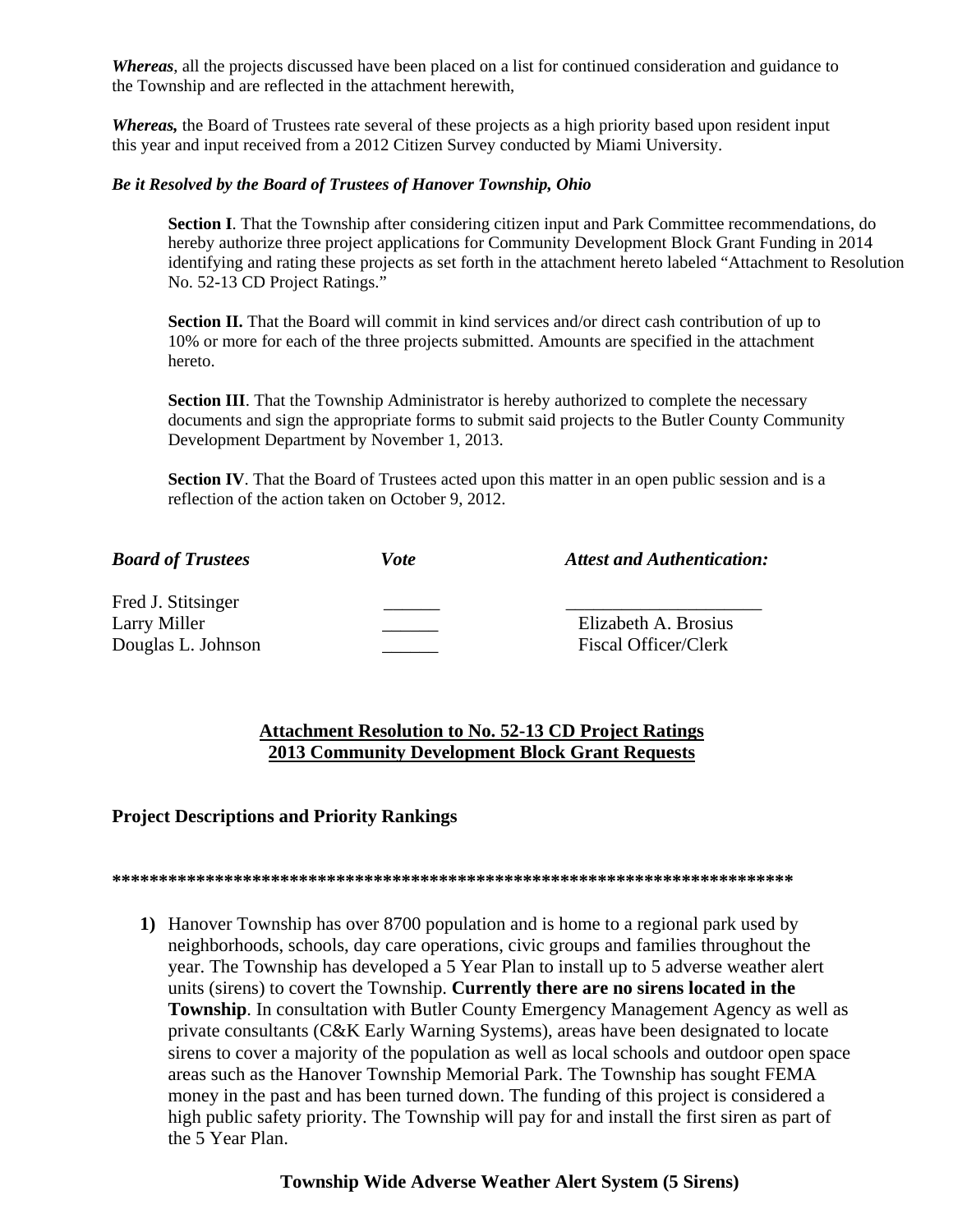## Funding requested for CD Grant: \$88,000.00 Township would pay balance of \$22,000.00 **Priority Ranking: #1**

**\*\*\*\*\*\*\*\*\*\*\*\*\*\*\*\*\*\*\*\*\*\*\*\*\*\*\*\*\*\*\*\*\*\*\*\*\*\*\*\*\*\*\*\*\*\*\*\*\*\*\*\*\*\*\*\*\*\*\*\*\*\*\*\*\*\*\*** 

**2)** In 2003 and again in 2012 Citizen Surveys conducted by Miami University in behalf of the Township citizens continue to rate Park Facilities and recreational opportunities as very high priorities. For some time the Township has been interested in acquiring the adjacent property to the Hanover Township Memorial Park in order to expand facilities to serve families in the region. There are three parcels totaling approximately 19.5 acres which includes a single family house, barn and a long farm building. Two small ponds are located on the property. Acquisition of this site would enable the Township to preserve open space at a critical location and allow for tremendous facility expansion in the future for projects/programs identified in the 2012 citizen survey. Such uses are consistent with Hanover Township's Land Use Plan and Park Development Plan. The Township has received consistent and repeated recommendations from residents about the importance of acquiring the identified property for future public use and management by the Township.

Suggested uses (for illustration only) based upon Park Committee and general public input include the following items which would be studied as part of the overall Park Master Plan and as budget would allow.

- Extend walking path from existing running south then east then back north  $&$  connecting.
- Create a separate bicycle path to compliment the walking path.
- Evaluate existing ponds; create larger children's fishing pond.
- Grade and lay out sufficient area for two baseball fields (NE corner & SE corner).
- Install two soccer fields.
- Create areas for picnic tables and grills throughout the site.
- Build additional shelters; different sizes.
- Install Frisbee and/or ultimate golf.
- Install new swing sets for all age groups.
- Fix up barn; extend electric and hold special events therein.
- Rework existing house as a possible meeting location and/or historical room.
- Consider providing artistic outdoor sculpture opportunities.
- Add fire pits at appropriate locations subject to review by the Fire Department.
- Restore Eaton farm historically; try to operate as an educational center for kids.
- Add a small parking area to serve existing area and new area.
- Build a small restroom near the barn area.

## **Land Acquisition for Park Expansion (Estimated)**

Funding requested for CD Grant: \$150,000.00

Township and other sources would contribute balance estimated at \$25,000.00 **Priority Ranking: #2** 

**\*\*\*\*\*\*\*\*\*\*\*\*\*\*\*\*\*\*\*\*\*\*\*\*\*\*\*\*\*\*\*\*\*\*\*\*\*\*\*\*\*\*\*\*\*\*\*\*\*\*\*\*\*\*\*\*\*\*\*\*\*\*\*\*\*\*\*\*\*\*\*\*** 

**3)** Infrastructure Repair and keeping up with roadway maintenance has put a strain on the road related revenues of the Township. In several neighborhood areas curbs, gutters, catch basins and deteriorating drainage pipes are creating numerous headaches for the Township. In consultation with the Butler County Engineer's Office, a plan along with cost estimates have been developed for the 2014 Road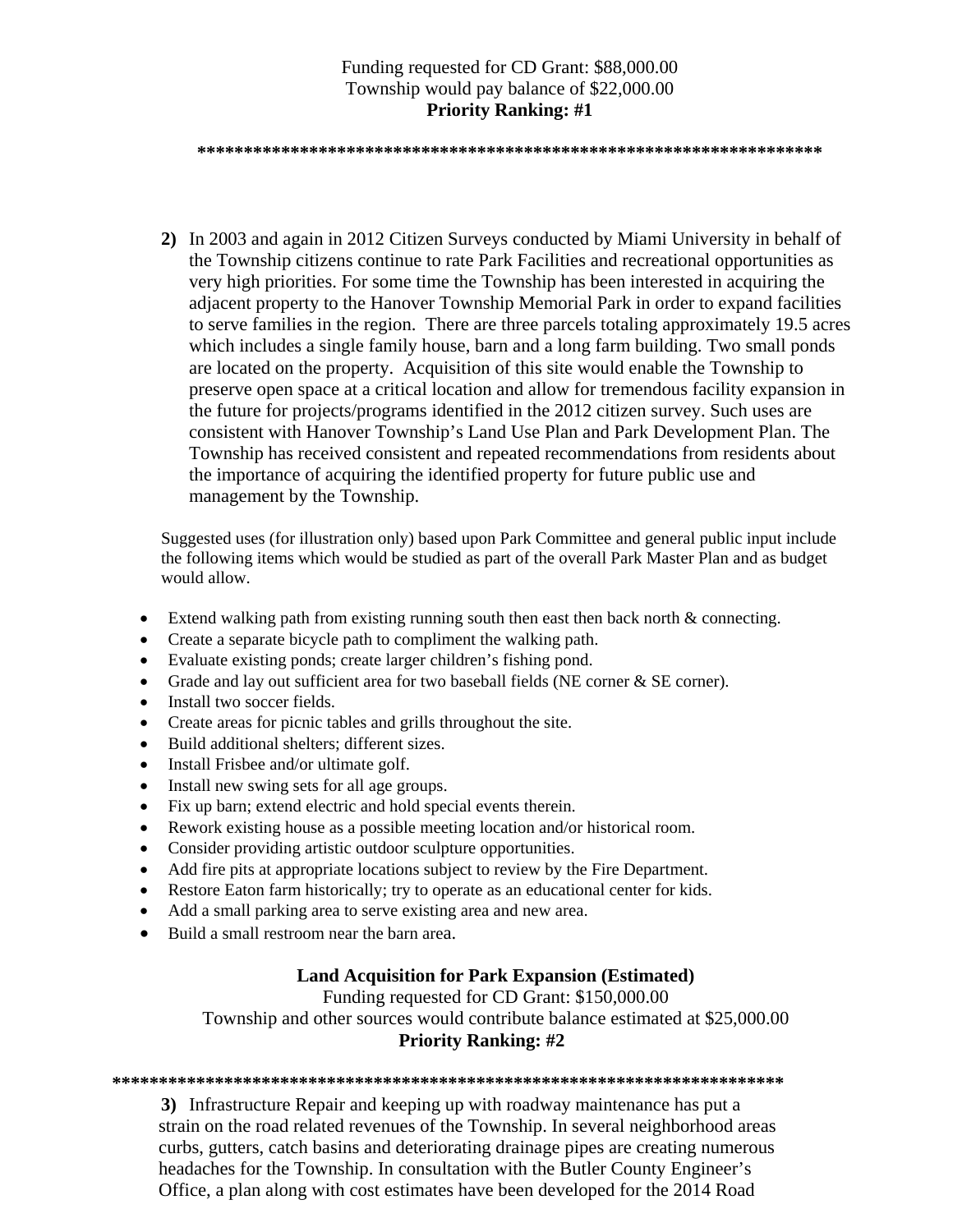Program Year. The overall funds available for all roadway maintenance, payment of personnel, outside paving contracts and general maintenance of the right of way totals \$500,000.00. The work needed outside the scope and financial wherewithal of the Township is outlined in the attachment and costs \$237,745.00 for two priority subdivisions

 For submission to the Community Development Block Grant Program, the Township is seeking project costs associated with Alamo Heights only. Tear out of bad structures and replace with new curb/gutter totals \$170,765.00 with maintenance of traffic and related costs prorated at \$28,980.00 totaling \$200,745.00.

## **Infrastructure Improvements/Curb and Gutter Project**

Funding requested for CD Grant: \$175,745.00 Township contribution total estimated at \$25,000.00 **Priority Ranking: #3** 

## **Alamo Heights Subdivision Curb Replacement September 2013**

- A) San Angelo Drive: Lineal Curb 1043'
- B) Amarillo Drive: Lineal Curb 1813'
- C) Abilene Court: Lineal Curb 265'
- D) Merle Court: Lineal Curb 34'
- E) Waco Court: Lineal Curb 160'
- F) Laredo Drive: Lineal Curb 844'
- G) Del Rio Drive: Lineal Curb 680'
- H) Gene Avenue: lineal Curb 40'

Total: 4,879'

## **Hanover Township Butler County, Ohio**

### **Bevington Road Area Subdivision Curb Replacement September 2013**

- I) Bevington Lane: Lineal Curb 55' including in front of 5 storm sewer boxes.
- J) Round Hill Drive: Lineal Curb 612' including in front of 4 storm sewer boxes.
- K) Pine View Court: Lineal Curb 84' including 1 storm sewer box.
- L) Murphy Circle: Lineal Curb 177'.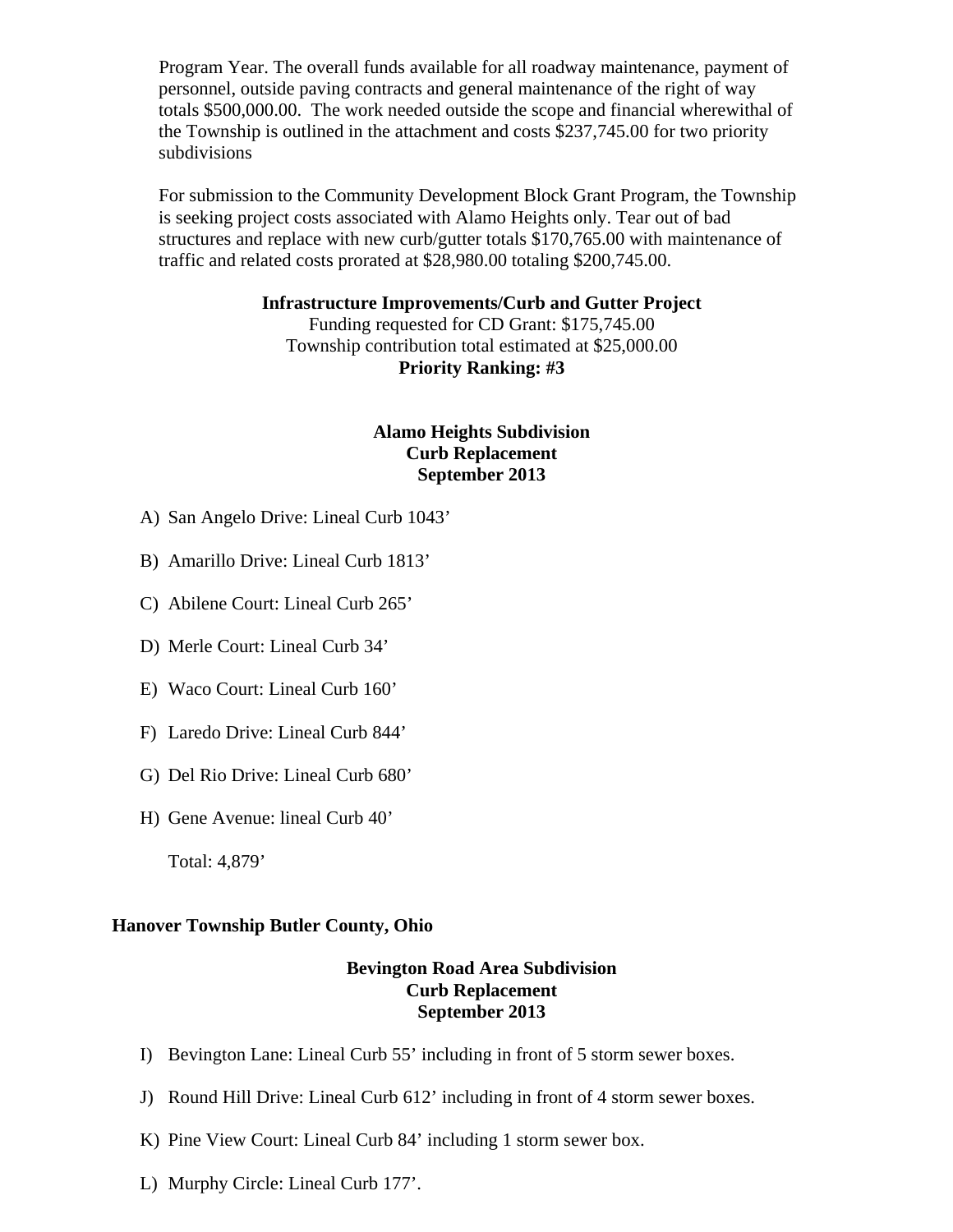# **General Suggested Ideas for Community Development Block Grant Funds Citizen Input, Park Committee and Administration Suggestions September- October 2013**

## **General Projects Various Locations**

- 1. Acquire adjacent 19+ acres (Eaton Property) for park and recreational use.
- 2. Community Center- Grind out old pavement, provide for drainage and repave parking lot and relocate Community Center sign.
- 3. Replace flooring in the Community Center
- 4. Curb Replacement/paving for Alamo Heights subdivision.
- 5. Culvert and Drainage pipe replacements various roads.
- 6. Drainage Improvements Park ball field/parking lot.
- 7. Seek funds to fulfill the Township's Five Year plan to install adverse weather sirens. Funds for 3 sirens totaling \$66,000.00.

## **Existing Park Area**

.

- 1. Add more picnic tables and grills throughout the site.
- 2. Convert ball field area to sand volley ball and basketball; two courts each or
- 3. Upgrade existing ball field; reorient the back stop area and replace with new.
- 4. Build a combination concession stand, storage facility and modern restroom building.
- 5. Construct a Nature Preserve area in the rear area of walking path section.
- 6. Build a sizable community fire ring not too far away from the gazebo area.
- 7. Extend Veterans Memorial and add flag stanchions for all branches of service.
- 8. Add a small fountain/sculpture piece near the gazebo area or cascading fountain design.
- 9. Provide electric to all shelters and add security lighting for extended park use.
- 10. Add new, smaller gazebos at appropriate locations.
- 11. Extend water service and drinking fountain at entrance to walking path area.
- 12. Add basketball area to existing park.
- 13. Construct an old fashioned sand box play area in the children's playground.
- 14. Outdoor Ice Rink area for the park.
- 15. Outdoor Fountain Spray Fun Area for kids.
- 16. Construct Sand Volley Ball Court.
- 17. Construct an area for Frizbee Golf.

# **Other Considerations for 2014 Community Development Applications**

- Alamo Heights: Consider curb and gutter repair/replacement.
- Bevington Road area subdivision streets: Consider curb and gutter repair and replacement.
- Vizedom Road: Headwall and drainage pipe repair/replacement.

## **Due Date of Grant application(s): November 1, 2013**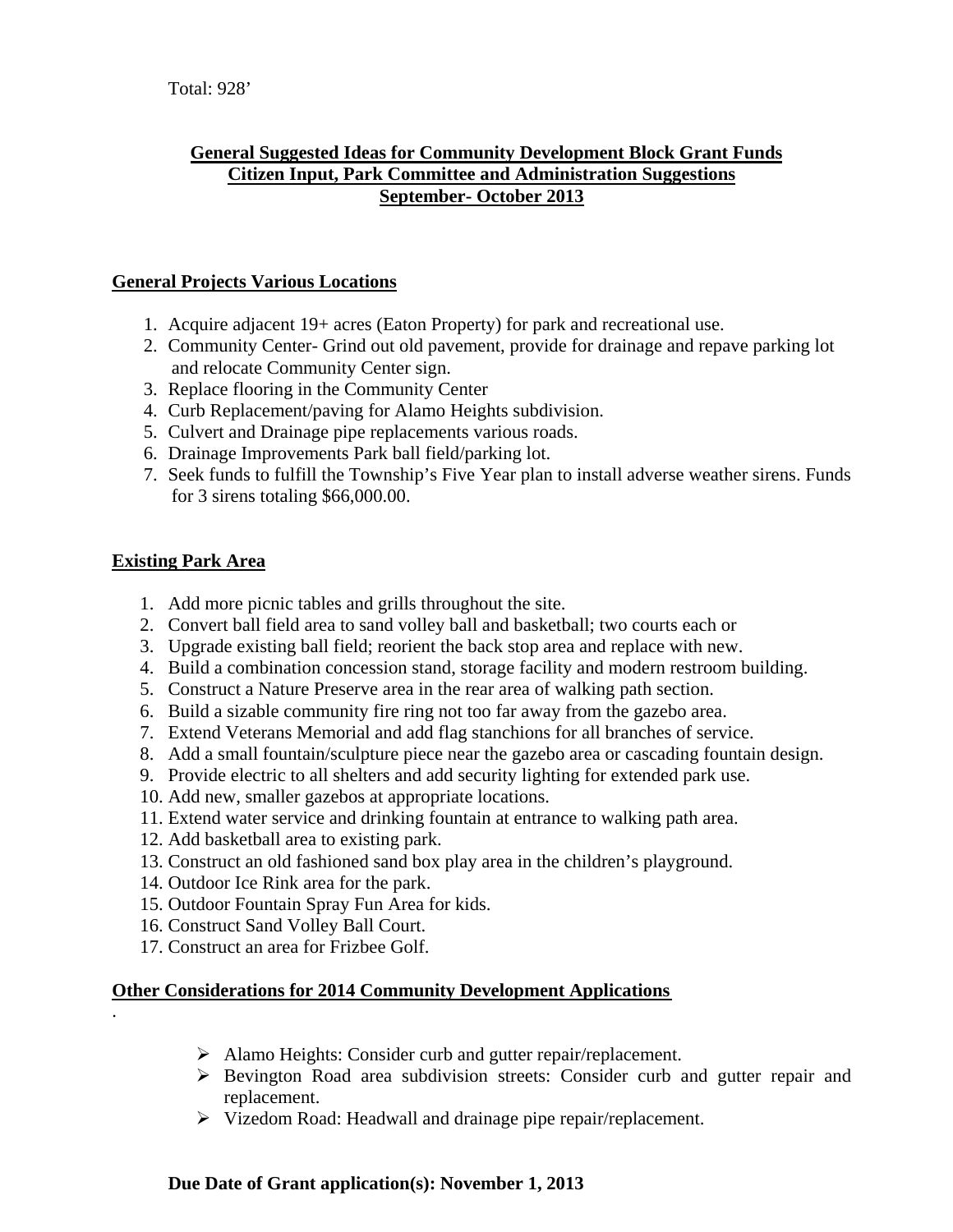**Road Program Update:** Mr. Henry explained that the following road program needs for 2014 had been reviewed with the Butler County Engineer's Office. The needs have been prioritized based on direction set by the Board earlier this year. Mr. Henry noted that a resolution by the Board identifying its 2014 road project priorities would be needed no later than February 1, 2014.

## **Road Program Needs for 2014**

- 1. Stahlheber Road: from US 27 west to the Township line: In 2013 a Chip/Seal application was completed with a suggestion to follow with a Micro Surface application. Therefore in 2014, a Micro Surface application is suggested
- 2. Decamp Road: from Stillwell Beckett Road to the Township line: Re Base work where needed and apply Chip/Seal application
- 3. Vizedom Road: from Old Oxford Road to Hamilton Richmond Road SR 177: Re Base work where needed and apply Chip/Seal.
- 4. Nichols Road: from Lanes Mill Road to the Township Line: re Base work where needed.
- 5. Caroldon Road, Charlberth Road and Santa Maria Drive: Consider Micro Surface application for these streets after review by BCEO.

## **Other Future Considerations for 2015 and Beyond**

- o Repave streets in Alamo Heights Subdivision
- o Repave streets in the Bevington Road area subdivision

**Indigent Burial Approval – Motion to Approve:** Mr. Henry reported that pursuant to the ORC and Township provisions, a request has been received by Brown-Dawson Flick Funeral Home for the cremation and burial of Robin G. Smith who passed away on October 2, 2013 in the Golden Years Nursing Home. Mr. Henry provided a copy of the following Township provisions to the Board:

Pursuant to provision set forth in the Ohio Revised Code Sections 9.15, 1713.34 and 5101.521 Hanover Township has established guidelines and procedures for a determination of indigent burials and for the handling of such matters.

- 1. When the body of a deceased person is found in Hanover Township and such person was not an inmate of a correctional, benevolent or charitable institution of the State of Ohio, and the body is not claimed by any person for private internment or cremation at the person's own expense, or delivered for the purpose of medical, surgical or dissection studies (ORC 1713.34), it shall be handled as follows:
	- a) If the person was a legal resident of the Township and there is no known next of kin, the deceased shall be buried at the expense of the Township based upon the determination of the legal residence of the deceased.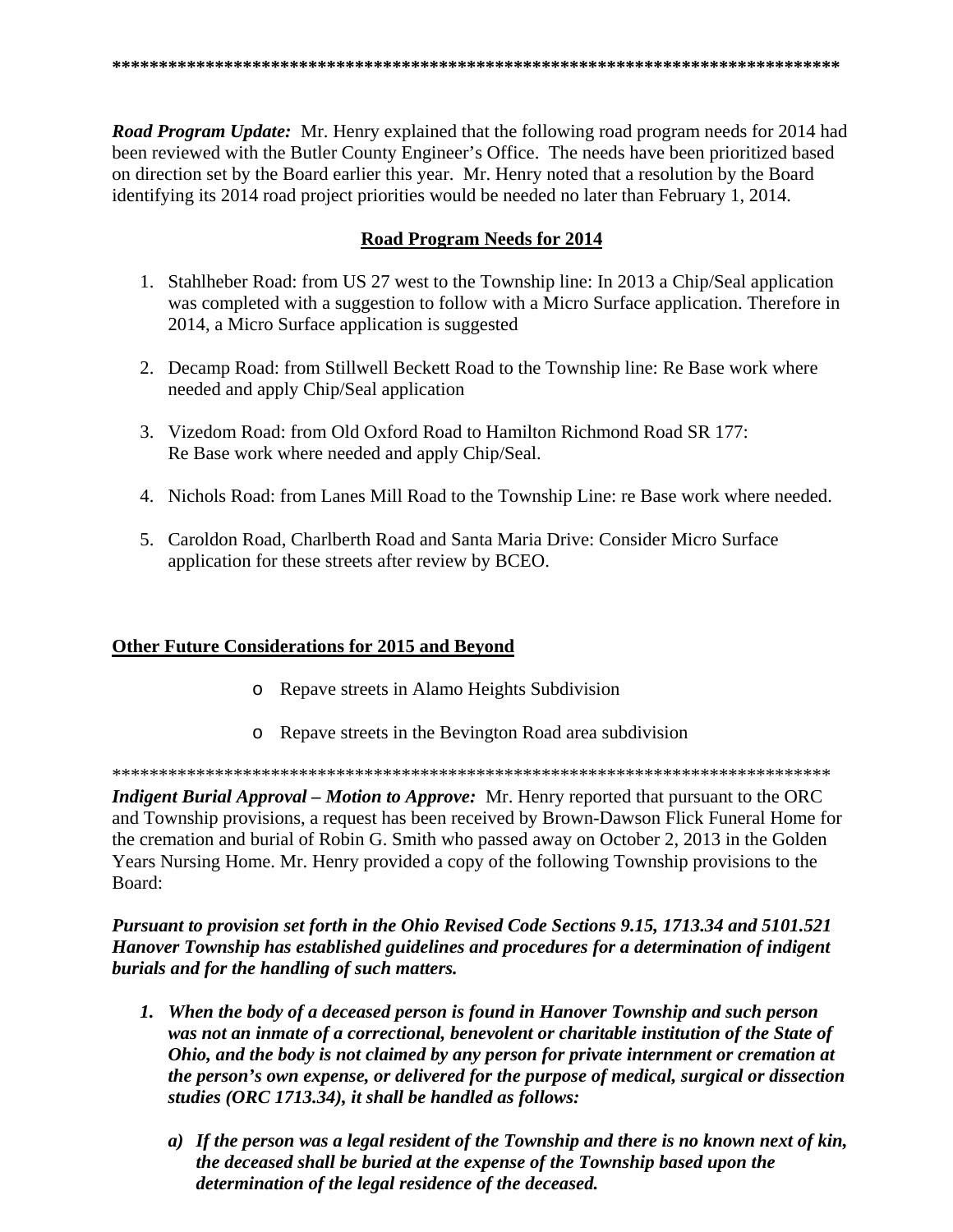- *b) If the deceased has assets on account with a nursing home or similar facility, the Township shall make a claim to said facility for reimbursement of its costs.*
- *c) Hanover Township shall provide a grave or cremation area, a grave marker and the opening/closing costs for the burial of the remains.*
- *d) Indigent deceased veterans shall be provided for under the provisions of 5901.25 of the Ohio Revised Code. The Veterans Service Commission of Butler County shall be contacted to make the proper arrangements.*
- *e) The remains of the deceased shall be buried in an area designated by the Cemetery Sexton in Millville Cemetery.*
- *2. The Hanover Township Indigent Burial Program is not a supplemental program. Funeral Home personnel shall not be entitled to any funds except for the amount of \$800.00 for each indigent service which includes cremation but not any visitation or formal service.* 
	- *a) Funeral homes shall make an attempt to ascertain if the deceased is a veteran and be aware of the provisions of Ohio Revised Code 5901.25. The Funeral home shall notify the Township if the deceased is determined to be a veteran.*
- *3. In accordance with Section 5101.521 of the Ohio Revised Code, Hanover Township will cooperate with an indigent person who claims the body of a loved one. The Township will consider the preferences and sensibilities of the claimant within appropriate financial limitations. The Township's responsibility to provide for cremation, internment and a plaque.*

Mr. Henry reported that the proper paperwork has been submitted and the Millville Cemetery Sexton has been notified. Mr. Henry requested a motion to approve payment of \$800.00 to the Brown-Dawson Flick Funeral Home. A **motion** was made by Mr. Miller, and seconded by Mr. Johnson, to approve payment of \$800.00 to the Brown-Dawson Flick Funeral Home for the indigent burial of Robin Smith, a resident of the Golden Years Nursing Home with said action consistent with State law and Township policy. After discussion, the Fiscal Officer took a roll call vote with all three Trustees voting yes.

*Proposed Meeting Schedule and Events for 2014:* Mr. Henry presented the following proposed meeting and events schedule for 2014. After some discussion, Mr. Johnson made a **motion** to adopt the schedule (as presented below) which was seconded by Mr. Miller. Upon roll call, all three Trustees voted yes.

# **Board of Trustees Proposed Regular Meeting and Events Schedule for 2014**

# (*Meeting times are at 6:00 PM unless otherwise publicized or posted*.)

- January 15: *Organizational Meeting (3rd Wednesday)*
- February 19: 3rd Wednesday *(OTA Conference Feb. 12‐15)*
- March 12:
- April 9:
- May 14: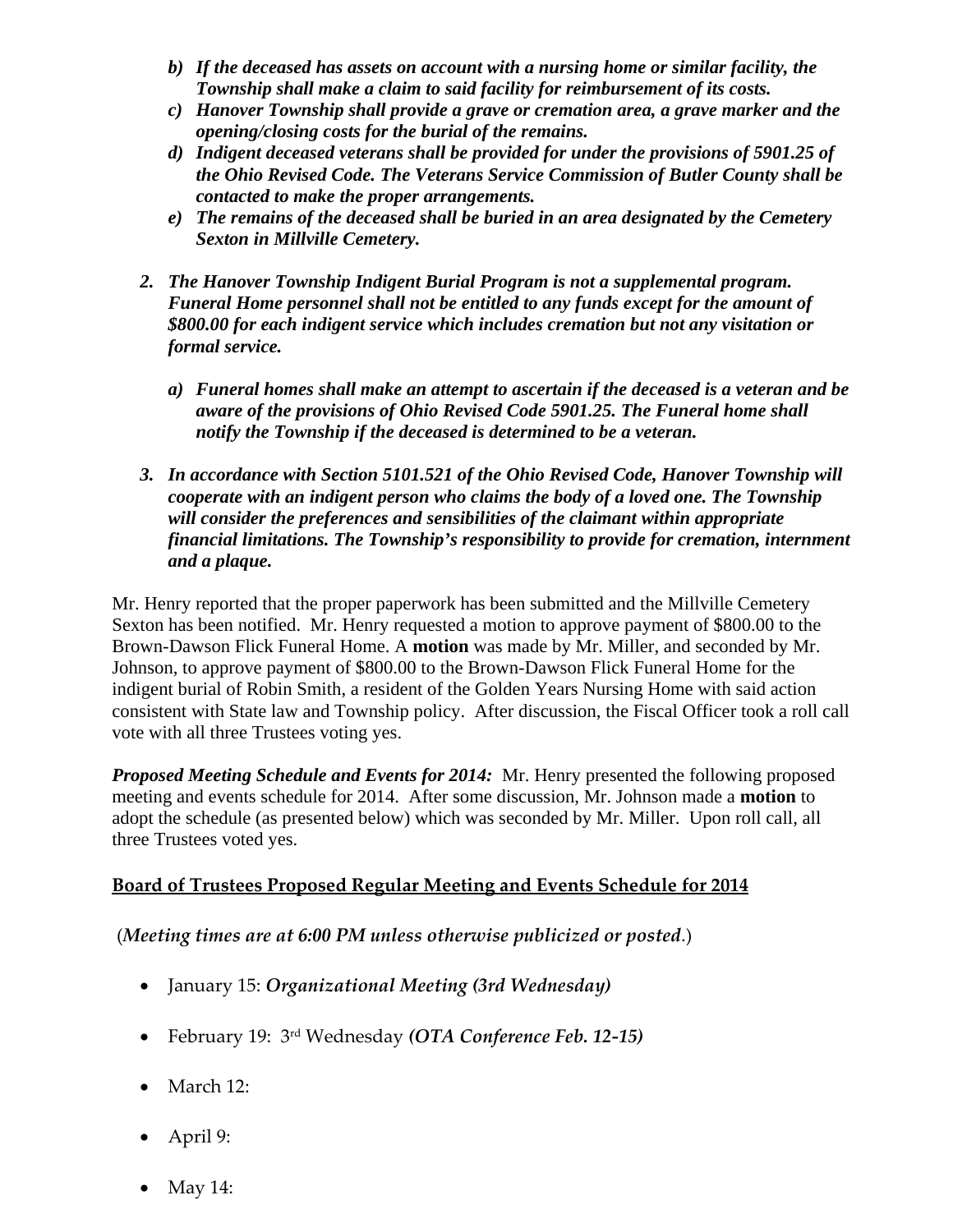- $\bullet$  June 11:
- $\bullet$  July 9:
- August 13:
- September 10:
- October 8:
- November 12·
- December 10:

# **Proposed Special Events**: **Kids Fest June 28th, Car Show August 24th, Hanover Haunted Harvest October 26th and Veterans Day Ceremony/Luncheon November 11th (Tuesday)**.

*Workers' Compensation Grant Program:* Mr. Henry explained that Hanover Township is eligible to apply for safety intervention related grants through Ohio BWC. This year the availability of funds has increased from \$5 Million to \$15 Million. The maximum that can be requested is \$40,000.00 during a program cycle. The matching requirement has been changed from 2 to 1 to 3 to 1 (75% - 25% match program). The process is lengthy and involves an on-site job safety analysis by a BWC consultant. The Fire Department is considering the purchase of a fully automated lift cot for the squad units. This purchase is an eligible item under BWC. The process includes obtaining quotes but no purchase takes place until BWC approves and cuts a check. To facilitate the process, the Township Administrator is requesting a motion to authorize the filing of a grant on behalf of the Fire Department contingent upon the Fire Department arranging for the job safety analysis and developing the required quotes for a total amount not to exceed \$53,334.00 which requires a Township not to exceed match of \$13,334.00 to the not to exceed \$40,000.00 BWC grant.

A **motion** was made by Mr. Stitsinger to authorize the Township Administrator to make an application and execute all documents on behalf of the Fire Department for automated lifting cots contingent upon the Fire Department arranging for the job safety analysis and developing the required quotes for a total amount not to exceed \$53,334.00 which requires a Township contribution not to exceed match of \$13,334.00 to the not to exceed \$40,000.00 BWC grant. The motion was seconded by Mr. Johnson. After discussion, a roll call vote was taken with all three Trustees voting yes.

*Resolution No. 53-13 Approving Updated Injury Reporting Policy/Forms:* Mr. Henry explained the new policy and forms would provide the Township more accurate information regarding workplace accidents and would help identify issues to be corrected in order to prevent future accidents. After some discussion, Mr. Miller made a **motion** to adopt Resolution No. 53-13 which was seconded by Mr. Johnson. Upon roll call, all three Trustees voted yes.

# **Resolution No. 53-13**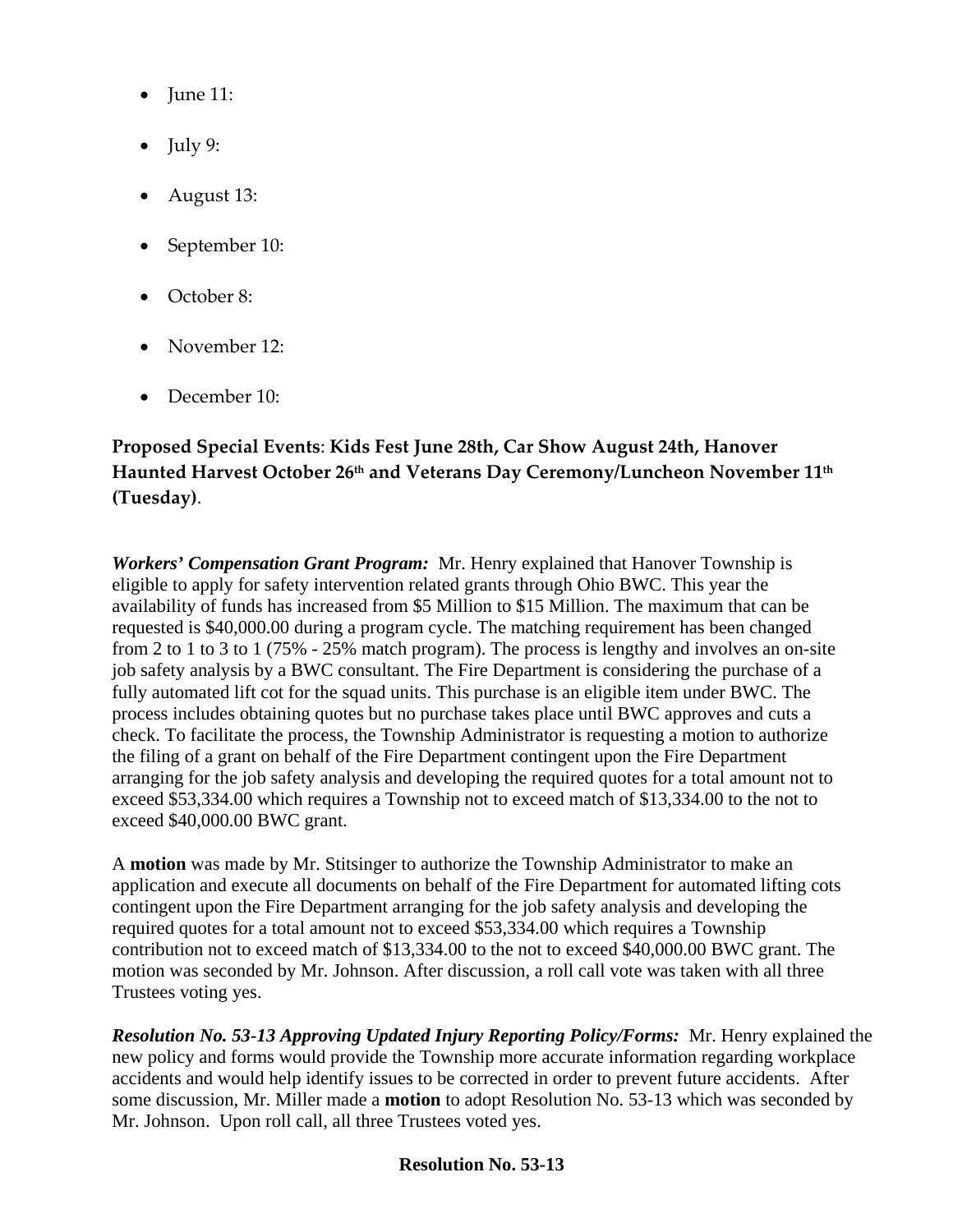## **Approving an Updated Hanover Township Policy Related to Reporting Employee Injuries and Forms as Part of the Overall Safety Plan of the Township**

*Whereas*, the Township Administrator and Project Coordinator have been reviewing injury/incident reporting policies and procedures as ell as Ohio Bureau of Workers Compensation requirements; and

*Whereas,* to improve the facilitation of the Township's Safety Policy and implementation, it appears the Accident/Injury/ Illness reporting policy and forms require updating; and

*Whereas*, in order to promote efficient operations and to insure consistent best practices approach to safety and to properly document on the job incidents, the attached policy and forms is recommended for adoption,

# *Now Therefore Be It Resolved by the Board of Township Trustees of Hanover Township Butler County, Ohio*

**Section I**. That the Board of Trustees of Hanover Township hereby approves the updated policy on reporting employee injuries and forms related thereto Policy as set forth in the attachment labeled "Attachment Resolution No. 53-13" which shall apply to all township operations. Further, all department heads and supervisors are responsible for the following and implementation of said reporting.

The foregoing resolution was adopted in an open public meeting and is a reflection of the official action taken by the Board of Trustees of Hanover Township Butler County, Ohio on the  $9<sup>th</sup>$  day of October 2013.

| <b>Board of Trustees</b>                                 | Vote | Attest:                                             |  |
|----------------------------------------------------------|------|-----------------------------------------------------|--|
| Fred J. Stitsinger<br>Larry Miller<br>Douglas L. Johnson |      | Elizabeth A. Brosius<br><b>Fiscal Officer/Clerk</b> |  |

## **Hanover Township: Reporting Employee Injuries (Attachment to Resolution No. 53-13)**

# **Purpose:**

To establish a uniform policy for the reporting of on-the-job injuries and submitting claims to the Bureau of Workers' Compensation for all operations under the responsibility and jurisdiction of Hanover Township.

# **Procedure:**

# Reporting of Work-Related Injuries:

Injured workers shall immediately report every injury, even those not requiring medical attention, to his/her supervisor, designated Department Head or Township Administrator. If the injury is serious, immediate medical attention shall be sought. When seeking medical attention, use a medical facility with which the Township has an established working relationship (Ross Urgent Care) or if an emergency, use a local area hospital with emergency treatment capabilities.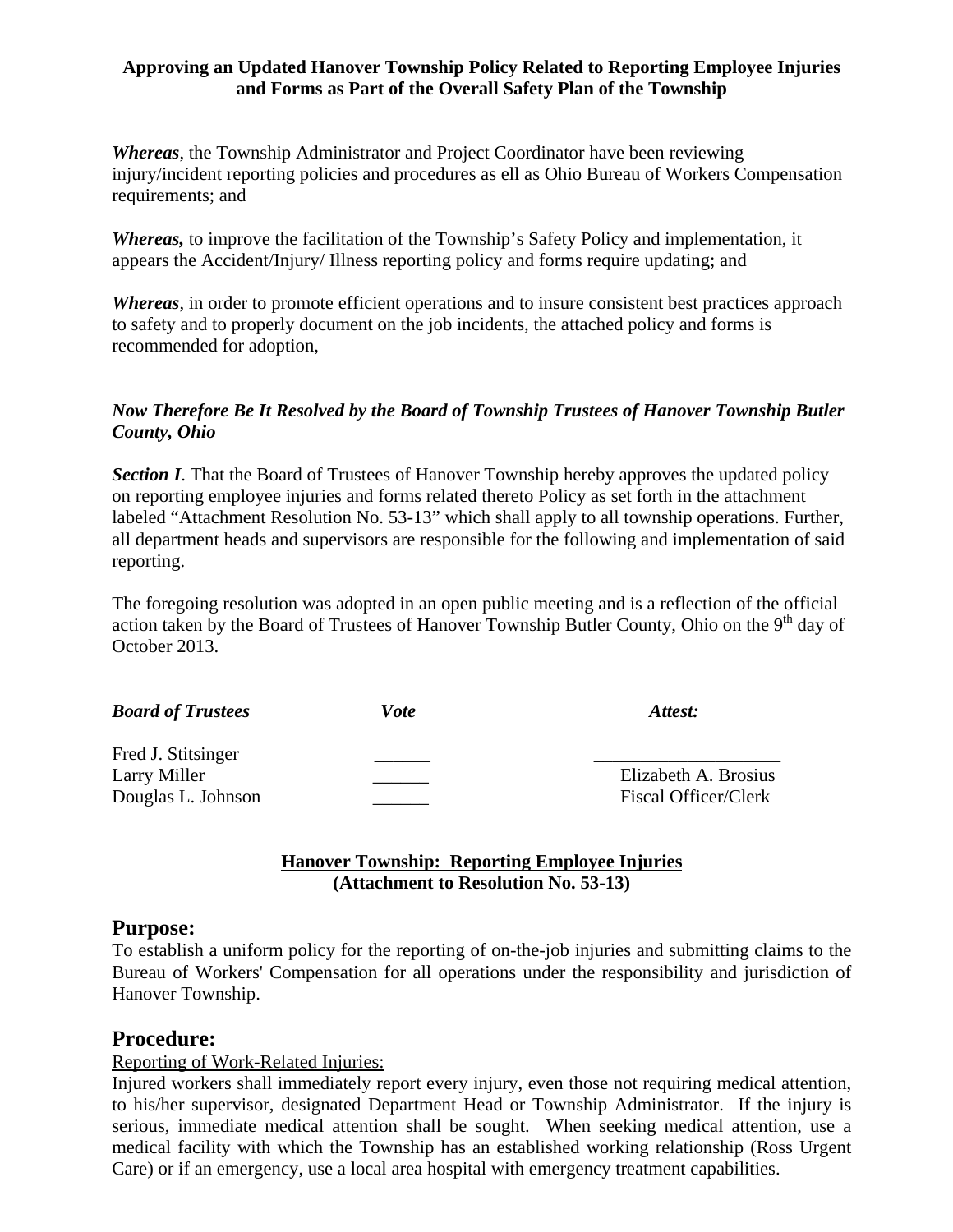The injured employee shall advise when appropriate treating personnel that the incident is an on the job illness or injury. As soon as practicable, the Township Administrator shall be notified and an incident/injury report shall be completed by the affected party as discussed below.

## **Work-Related Injuries Requiring Medical Attention Beyond First Aid**

As quickly as possible after any incident involving injury requiring medical attention beyond first aid, and within 24 hours of the incident, the following forms shall be completed by the employee and the employee's supervisor:

 **BWC "First Report of an Injury, Occupational Disease or Death" form (FROI-1 Form)** 

The injured worker and employer sections of this form shall be completed and the health care provider shall fax the form to CareWorks at 1-888-711-9284. The FROI-1 Form will be provided by the health care provider.

## **Hanover Township Injury/Incident Report Form**

The employee shall complete the Employee's Section and the employee's supervisor shall complete the Supervisor's Section. As soon as practicable, but no later than three business days after the incident, a preliminary copy of this report shall be forwarded to the Township Administrator.

If the incident involves damage to Township property and/or a Township liability claim, a property damage/liability Report of Loss form shall be completed by the employee's supervisor or department within 48 hours of the incident. The Township Administrator shall forward the report form to the Township's Insurer (OTARMA) within 10 days of the incident.

**Return to Work:** Any employee who has an injury/illness requiring time off work or inability to report for assignment which requires medical treatment *must have a return to work authorization form* from the treating doctor or medical staff which shall be provided to the Township Administrator prior to reporting back to the work site.

# **Work- Related Injuries Requiring First Aid Only and "Near Miss" Incidents**

As quickly as possible after any incident involving injury requiring first aid only or after any "near miss" incident, and within three business days of the incident, the Hanover Township Employee Injury/Incident Report Form shall be completed. The employee shall complete the Employee's Section and the employee's supervisor shall complete the Supervisor's Section. As soon as practicable, but no later than three business days after the incident, a preliminary copy of this report shall be forwarded to the Township Administrator.

If the incident involves damage to Township property and/or a Township liability claim, a First Report of Loss form shall be completed by the employee's supervisor and submitted to the Township Administrator within 48 hours of the incident. The Township Administrator shall forward the report form to OTARMA within 10 days of the incident.

## **Rebuttable Presumption**

In the event of an accident involving Township vehicles or equipment it is important for all employees to know that any accident or injury in which a substance test shows the presence of drugs/alcohol or when an employee suspected of using drugs/alcohol refuses to take a test, will be interpreted by the Ohio Bureau of Workers' Compensation (BWC) as having been caused by the presence of drugs/alcohol. Under this interpretation, an employee may be denied workers'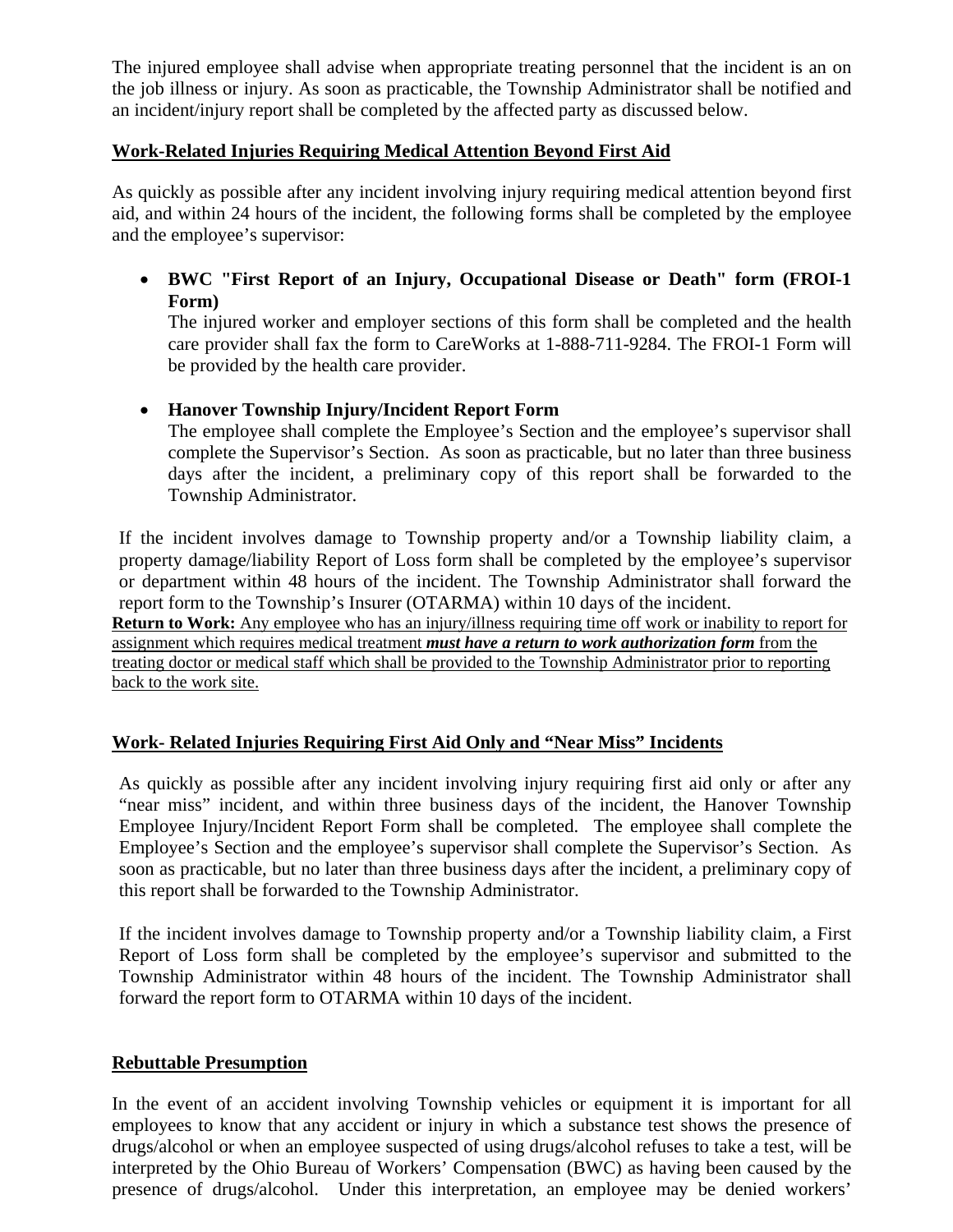compensation benefits by the Ohio BWC. Under this "rebuttable presumption policy", it is the responsibility of the employee to present evidence at the BWC level to "rebut" this presumption that drugs/alcohol were the cause of the accident in order to be considered for any workers' compensation benefits.

### **Interpretations and Updates**

The Township Administrator is authorized to make interpretations as necessary regarding the policy and forms related hereto in keeping with the spirit and intent of the Township Policy. In addition, the Township Administrator is authorized to update this policy and forms as needed to protect the Township's interests and to comply with any statutory changes.

## **HANOVER TOWNSHIP EMPLOYEE INJURY/INCIDENT REPORT FORM EMPLOYEE'S SECTION (page 1 of 3)**

**INSTRUCTIONS**: Employees shall use this form to report all work-related injuries, illnesses, or "near miss" events which could have caused an injury or illness. (This practice helps the Township identify and correct hazards before serious injury occurs.) This form shall be completed by the employee within 24 hours of any incident involving injury requiring medical attention beyond first aid or within three business days of any incident which did not require attention from a medical provider and given to his/her supervisor for further action.

| I am reporting a work-related: |  | ___injury ___illness __first aid incident | near miss |
|--------------------------------|--|-------------------------------------------|-----------|
| incident                       |  |                                           |           |

**Your name**:

\_\_\_\_\_\_\_\_\_\_\_\_\_\_\_\_\_\_\_\_\_\_\_\_\_\_\_\_\_\_\_\_\_\_\_\_\_\_\_\_\_\_\_\_\_\_\_\_\_\_\_\_\_\_\_\_\_\_\_\_\_\_\_\_\_\_\_\_ (PLEASE PRINT)

**Have you told your supervisor** about this incident prior to preparing this report?  $\rule{1em}{0.15mm}$  yes  $\rule{1em}{0.15mm}$  no

**Date/time/location of incident**:

**What part(s) of your body were injured? If a near miss, how could you have been hurt?** 

\_\_\_\_\_\_\_\_\_\_\_\_\_\_\_\_\_\_\_\_\_\_\_\_\_\_\_\_\_\_\_\_\_\_\_\_\_\_\_\_\_\_\_\_\_\_\_\_\_\_\_\_\_\_\_\_\_\_\_\_\_\_\_\_\_\_\_\_\_\_\_\_\_\_\_\_ \_\_\_\_\_\_\_\_\_\_\_\_\_\_\_\_\_\_\_\_\_\_\_\_\_\_\_\_\_\_\_\_\_\_\_\_\_\_\_\_\_\_\_\_\_\_\_\_\_\_\_\_\_\_\_\_\_\_\_\_\_\_\_\_\_\_\_\_\_\_\_\_\_\_\_\_\_ \_\_\_\_\_\_\_\_\_\_\_\_\_\_\_\_\_\_\_\_\_\_\_\_\_\_\_\_\_\_\_\_\_\_\_\_\_\_\_\_\_\_\_\_\_\_\_\_\_\_\_\_\_\_\_\_\_\_\_\_\_\_\_\_\_\_\_\_\_\_\_\_\_\_\_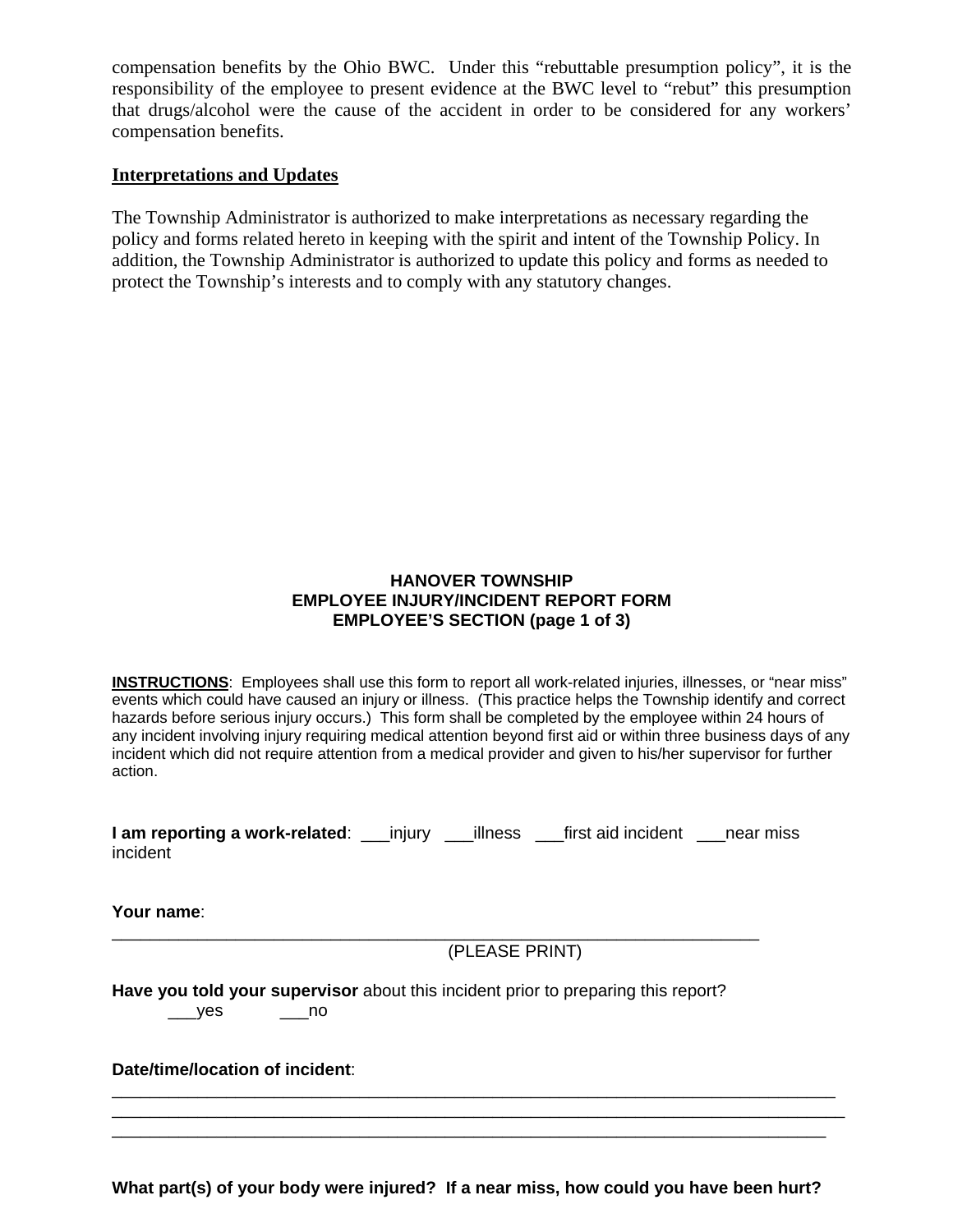# What was the nature of the injury? (Check all that apply) \_\_\_\_abrasion, scrapes \_\_\_\_amputation \_\_\_\_broken bone \_\_\_\_bruise

\_\_\_\_burn (heat) \_\_\_\_burn (chemical) \_\_\_\_concussion \_\_\_\_crushing injury \_\_\_cut, laceration, puncture \_\_\_\_hernia \_\_\_illness \_\_\_\_sprain, strain

- damage to a body system:
- \_\_\_near miss
- other:

### **HANOVER TOWNSHIP EMPLOYEE INJURY/INCIDENT REPORT FORM EMPLOYEE'S SECTION (page 2 of 3)**

### What were you doing at the time of the incident?

Describe step-by-step what led to the incident. Include equipment, tools, substances, objects, etc. connected with the incident. (Attached additional sheets if needed)

<u> 1989 - Johann John Stoff, deutscher Stoffen und der Stoffen und der Stoffen und der Stoffen und der Stoffen</u>

Describe step-by-step what was done immediately following the incident. (E.g. continued working, unable to continue with task, took corrective action to prevent repeat incident, sought medical attention, etc)

### What personal protective equipment were you using?

What could have been done to prevent this incident?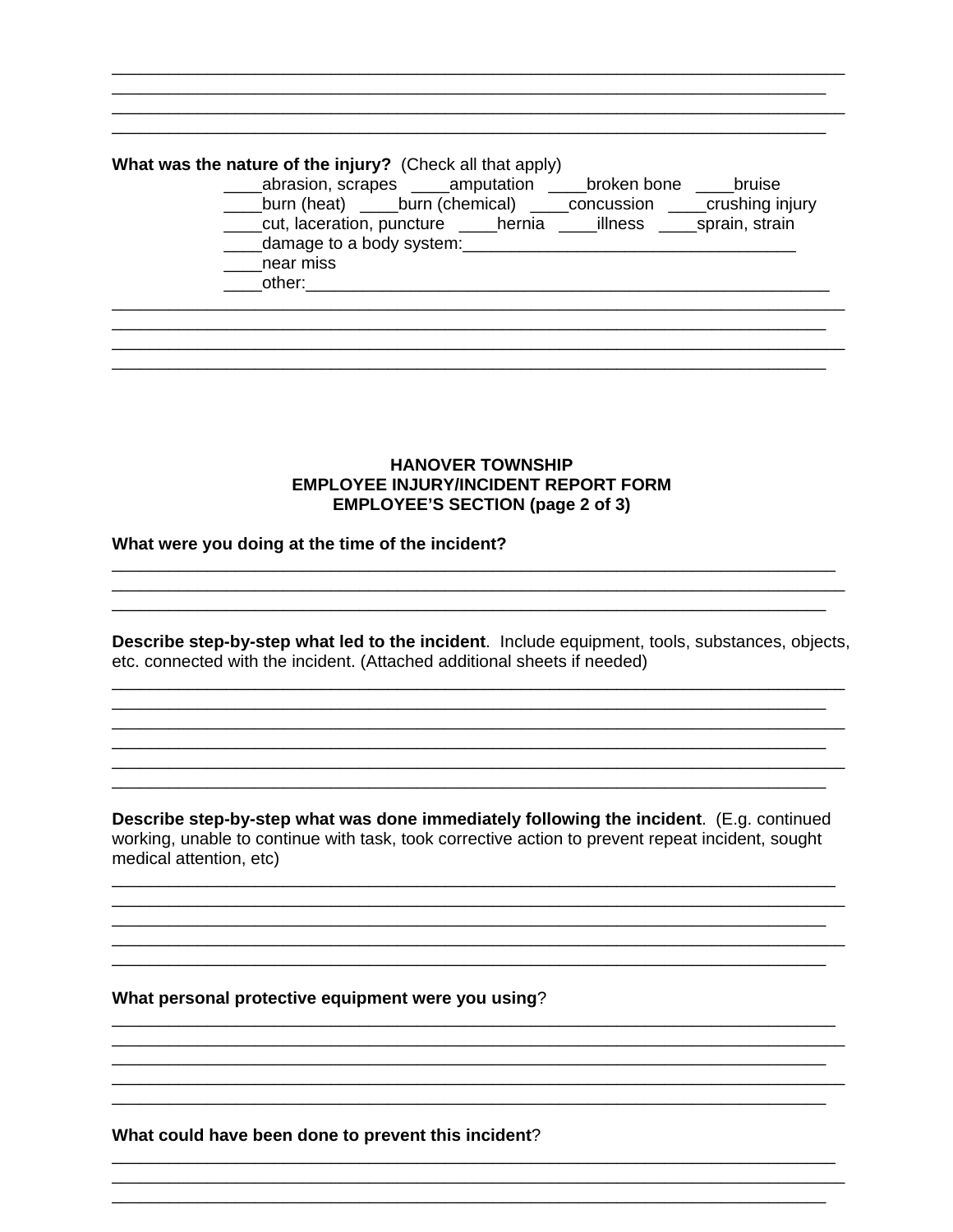# What immediate corrective action was taken?

|                                            | <b>HANOVER TOWNSHIP</b><br><b>EMPLOYEE INJURY/INCIDENT REPORT FORM</b>                |
|--------------------------------------------|---------------------------------------------------------------------------------------|
|                                            | <b>EMPLOYEE'S SECTION (page 3 of 3)</b>                                               |
| Names of witnesses (if any):               |                                                                                       |
|                                            |                                                                                       |
|                                            |                                                                                       |
| Did you see a doctor? ____ yes ____ no     |                                                                                       |
| If yes, provide the following information: |                                                                                       |
|                                            |                                                                                       |
|                                            | Date and time of your first visit to this doctor regarding this incident:             |
|                                            | (Attach copy of doctor's statement if applicable)                                     |
| Did you return to work? _____ yes _____ no |                                                                                       |
|                                            | If yes, provide date and time of return to work:                                      |
|                                            |                                                                                       |
|                                            | Has this part of your body been injured before? ___ yes<br>no                         |
|                                            |                                                                                       |
|                                            |                                                                                       |
|                                            | What changes would you suggest to prevent this incident from occurring again? (Attach |
| additional sheets if needed)               |                                                                                       |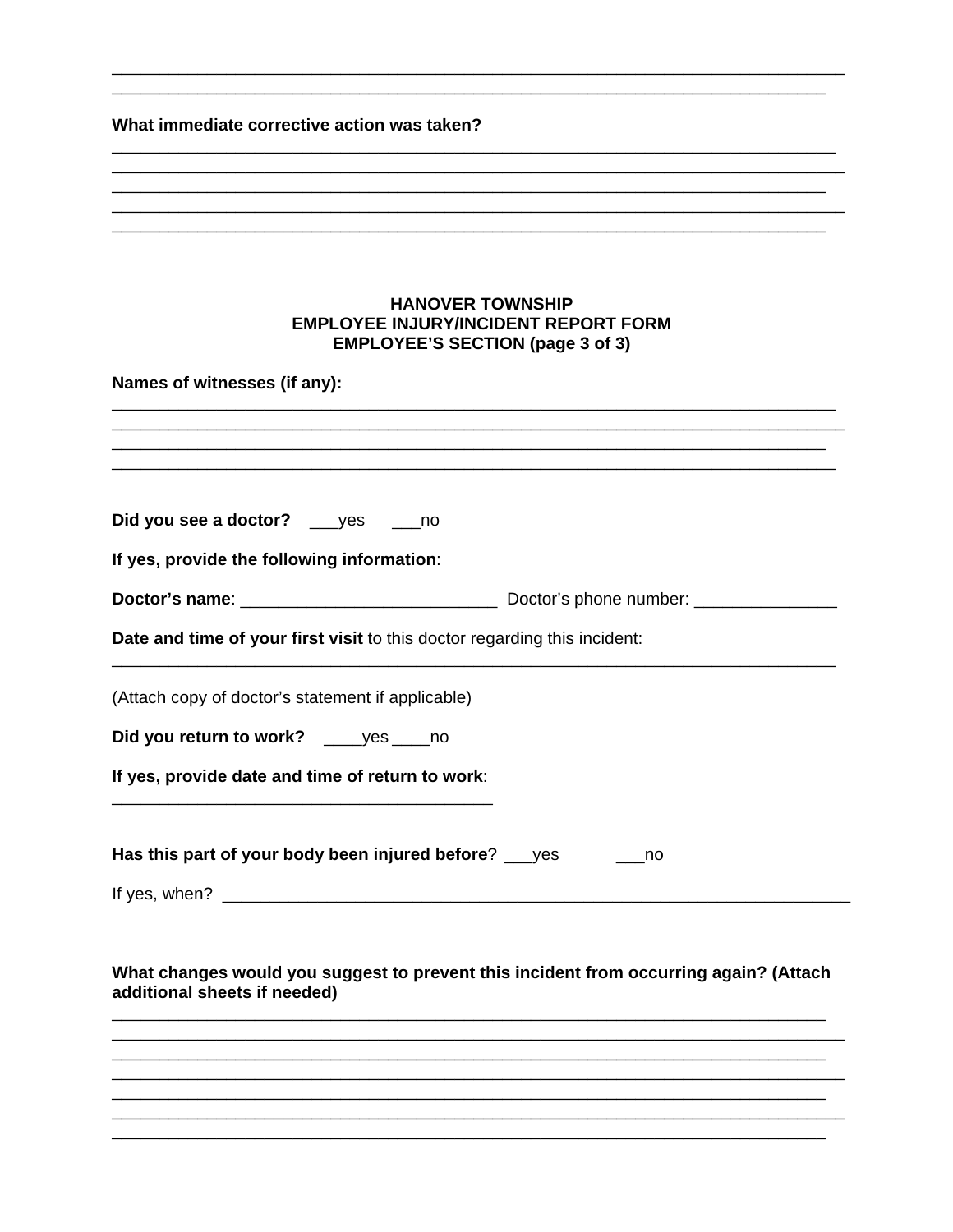### **HANOVER TOWNSHIP EMPLOYEE INJURY/INCIDENT REPORT FORM SUPERVISOR'S SECTION (page 1 of 4)**

**INSTRUCTIONS**: Supervisors shall use this form to report all work-related injuries, illnesses, or "near miss" events which could have caused an injury or illness. (This practice helps the Township identify and correct hazards before serious injury occurs.) This form shall be completed by the supervisor within 24 hours of any incident involving injury requiring medical attention beyond first aid or within three business days of any incident which did not require attention from a medical provider and forwarded to the Department Head for review and further action.

| This is a report of a work-related: _____ injury _____ illness |  | __first aid incident ___near miss |  |
|----------------------------------------------------------------|--|-----------------------------------|--|
| incident                                                       |  |                                   |  |

### **Name of employee injured/involved in incident**: \_\_\_\_\_\_\_\_\_\_\_\_\_\_\_\_\_\_\_\_\_\_\_\_\_\_\_\_\_\_\_\_\_\_\_\_\_\_\_\_\_\_

#### **Date/time/location of incident**:

#### **Incident occurred when the employee was**:

| arriving/leaving work while on Township premises |                                          | _performing normal work activities |
|--------------------------------------------------|------------------------------------------|------------------------------------|
| ____on a meal or rest break                      | working overtime ____training _____Other |                                    |
|                                                  |                                          |                                    |

**Date/time incident was reported to you**:

**What part(s) of the body was injured**?

**What was the nature of the injury**? (Check all that apply)

 \_\_\_\_abrasion/scrapes \_\_\_\_amputation \_\_\_\_broken bone \_\_\_\_bruise \_\_\_\_burn (heat) \_\_\_\_burn (chemical) \_\_\_\_concussion \_\_\_\_crushing injury \_\_\_\_cut, laceration, puncture \_\_\_\_hernia \_\_\_\_illness \_\_\_\_sprain, strain

\_\_\_\_\_\_\_\_\_\_\_\_\_\_\_\_\_\_\_\_\_\_\_\_\_\_\_\_\_\_\_\_\_\_\_\_\_\_\_\_\_\_\_\_\_\_\_\_\_\_\_\_\_\_\_\_\_\_\_\_\_\_\_\_\_\_\_\_\_\_\_\_\_\_\_\_\_

\_\_\_\_\_\_\_\_\_\_\_\_\_\_\_\_\_\_\_\_\_\_\_\_\_\_\_\_\_\_\_\_\_\_\_\_\_\_\_\_\_\_\_\_\_\_\_\_\_\_\_\_\_\_\_\_\_\_\_\_\_\_\_\_\_\_\_\_\_\_\_\_\_\_\_

\_\_\_\_\_\_\_\_\_\_\_\_\_\_\_\_\_\_\_\_\_\_\_\_\_\_\_\_\_\_\_\_\_\_\_\_\_\_\_\_\_\_\_\_\_\_\_\_\_\_\_\_\_\_\_\_\_\_\_\_\_\_\_\_\_\_\_\_\_\_\_\_\_\_\_\_\_

\_\_\_\_\_\_\_\_\_\_\_\_\_\_\_\_\_\_\_\_\_\_\_\_\_\_\_\_\_\_\_\_\_\_\_\_\_\_\_\_\_\_\_\_\_\_\_\_\_\_\_\_\_\_\_\_\_\_\_\_\_\_\_\_\_\_\_\_\_\_\_\_\_\_\_\_

- 
- \_\_\_\_damage to a body system:\_\_\_\_\_\_\_\_\_\_\_\_\_\_\_\_\_\_\_\_\_\_\_\_\_\_\_\_\_\_\_\_\_\_\_

\_\_\_\_\_\_\_\_\_\_\_\_\_\_\_\_\_\_\_\_\_\_\_\_\_\_\_\_\_\_\_\_\_\_\_\_\_\_\_\_\_\_\_\_\_\_\_\_\_\_\_\_\_\_\_\_

\_\_\_\_\_\_\_\_\_\_\_\_\_\_\_\_\_\_\_\_\_\_\_\_\_\_\_\_\_\_\_\_\_\_\_\_\_\_\_\_\_\_\_\_\_\_\_\_\_\_\_\_\_\_\_\_\_\_\_\_\_\_\_\_\_\_\_\_\_\_\_\_\_\_\_

 \_\_\_\_near miss \_\_\_\_other:\_\_\_\_\_\_\_\_\_\_\_\_\_\_\_\_\_\_\_\_\_\_\_\_\_\_\_\_\_\_\_\_\_\_\_\_\_\_\_\_\_\_\_\_\_\_\_\_\_\_\_\_

**If a near miss, how might the employee have been injured**?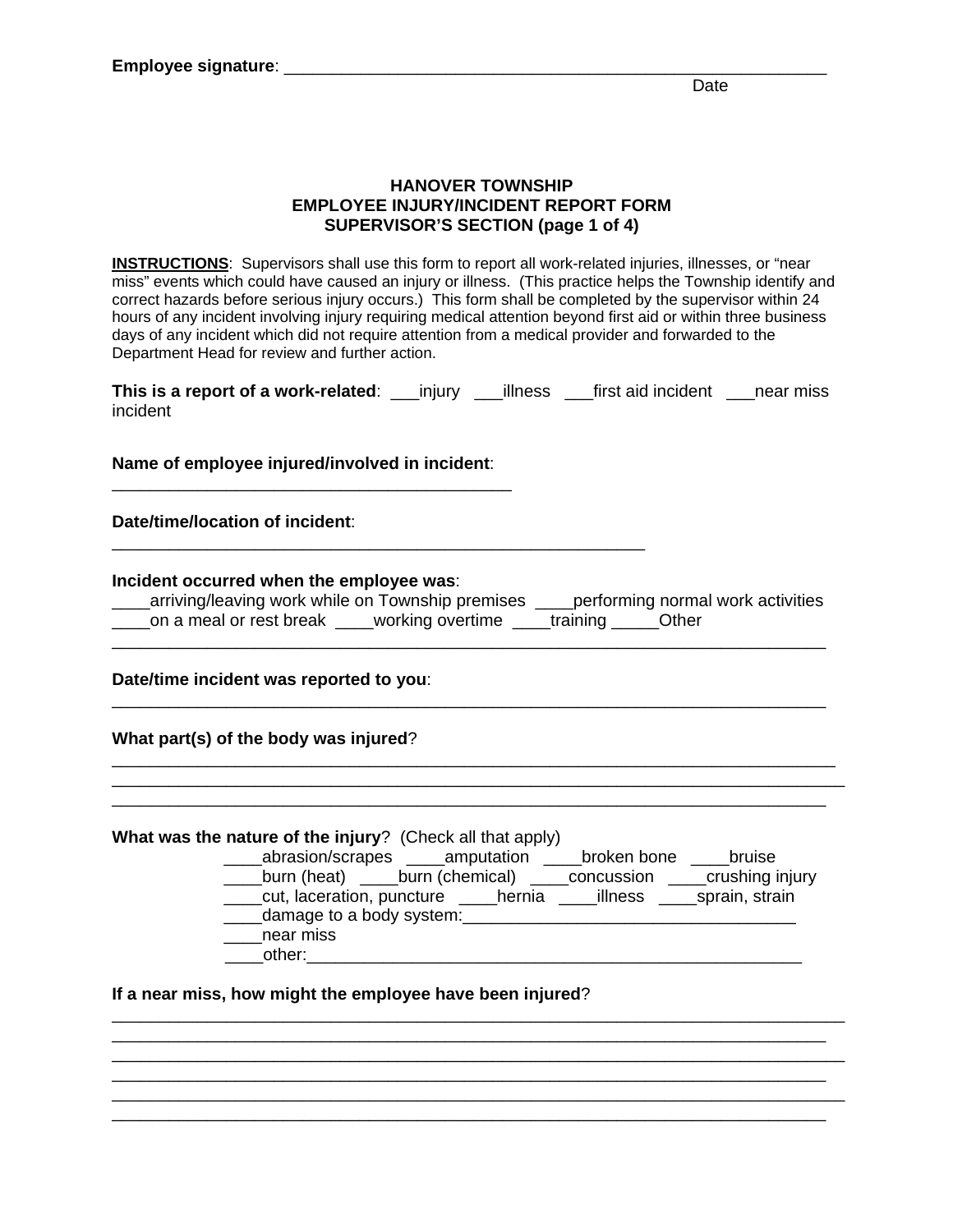### **HANOVER TOWNSHIP EMPLOYEE INJURY/INCIDENT REPORT FORM SUPERVISOR'S SECTION (page 2 of 4)**

**Describe step-by-step what led to the incident**. What was the employee doing prior to the event? \_\_\_\_\_\_\_\_\_\_\_\_\_\_\_\_\_\_\_\_\_\_\_\_\_\_\_\_\_\_\_\_\_\_\_\_\_\_\_\_\_\_\_\_\_\_\_\_\_\_\_\_\_\_\_\_\_\_\_\_\_\_\_\_\_\_\_\_

**At the time of the event**? Include equipment, tools, substances, objects, etc. connected with the incident. (Attached additional sheets if needed)

\_\_\_\_\_\_\_\_\_\_\_\_\_\_\_\_\_\_\_\_\_\_\_\_\_\_\_\_\_\_\_\_\_\_\_\_\_\_\_\_\_\_\_\_\_\_\_\_\_\_\_\_\_\_\_\_\_\_\_\_\_\_\_\_\_\_\_\_\_\_\_\_\_\_\_\_\_ \_\_\_\_\_\_\_\_\_\_\_\_\_\_\_\_\_\_\_\_\_\_\_\_\_\_\_\_\_\_\_\_\_\_\_\_\_\_\_\_\_\_\_\_\_\_\_\_\_\_\_\_\_\_\_\_\_\_\_\_\_\_\_\_\_\_\_\_\_\_\_\_\_\_\_

\_\_\_\_\_\_\_\_\_\_\_\_\_\_\_\_\_\_\_\_\_\_\_\_\_\_\_\_\_\_\_\_\_\_\_\_\_\_\_\_\_\_\_\_\_\_\_\_\_\_\_\_\_\_\_\_\_\_\_\_\_\_\_\_\_\_\_\_\_\_\_\_\_\_\_

\_\_\_\_\_\_\_\_\_\_\_\_\_\_\_\_\_\_\_\_\_\_\_\_\_\_\_\_\_\_\_\_\_\_\_\_\_\_\_\_\_\_\_\_\_\_\_\_\_\_\_\_\_\_\_\_\_\_\_\_\_\_\_\_\_\_\_\_\_\_\_\_\_\_\_

\_\_\_\_\_\_\_\_\_\_\_\_\_\_\_\_\_\_\_\_\_\_\_\_\_\_\_\_\_\_\_\_\_\_\_\_\_\_\_\_\_\_\_\_\_\_\_\_\_\_\_\_\_\_\_\_\_\_\_\_\_\_\_\_\_\_\_\_\_\_\_\_\_\_\_\_

\_\_\_\_\_\_\_\_\_\_\_\_\_\_\_\_\_\_\_\_\_\_\_\_\_\_\_\_\_\_\_\_\_\_\_\_\_\_\_\_\_\_\_\_\_\_\_\_\_\_\_\_\_\_\_\_\_\_\_\_\_\_\_\_\_\_\_\_\_\_\_\_\_\_\_ \_\_\_\_\_\_\_\_\_\_\_\_\_\_\_\_\_\_\_\_\_\_\_\_\_\_\_\_\_\_\_\_\_\_\_\_\_\_\_\_\_\_\_\_\_\_\_\_\_\_\_\_\_\_\_\_\_\_\_\_\_\_\_\_\_\_\_\_\_\_\_\_\_\_\_\_

\_\_\_\_\_\_\_\_\_\_\_\_\_\_\_\_\_\_\_\_\_\_\_\_\_\_\_\_\_\_\_\_\_\_\_\_\_\_\_\_\_\_\_\_\_\_\_\_\_\_\_\_\_\_\_\_\_\_\_\_\_\_\_\_\_\_\_\_\_\_\_\_\_\_\_\_\_

\_\_\_\_\_\_\_\_\_\_\_\_\_\_\_\_\_\_\_\_\_\_\_\_\_\_\_\_\_\_\_\_\_\_\_\_\_\_\_\_\_\_\_\_\_\_\_\_\_\_\_\_\_\_\_\_\_\_\_\_\_\_\_\_\_\_\_\_\_\_\_\_\_\_\_

**What personal protective equipment was the employee using?**

**What immediate corrective action was taken?** \_\_\_\_\_\_\_\_\_\_\_\_\_\_\_\_\_\_\_\_\_\_\_\_\_\_\_\_\_\_\_\_\_\_\_\_\_\_\_\_\_\_\_\_\_\_\_\_\_\_\_\_\_\_\_\_\_\_\_\_\_\_\_\_\_\_\_\_\_\_\_\_\_\_\_\_

**Why did this incident occur?** (Check all that apply)

Possible Unsafe workplace conditions

- \_\_\_inadequate guard \_\_\_\_unguarded hazard \_\_\_\_defective safety device
- \_\_\_\_defective tool/equipment \_\_\_\_hazardous workstation layout

\_\_\_\_unsafe lighting \_\_\_\_unsafe ventilation \_\_\_\_lack of personal protective equipment

- \_\_\_\_lack of appropriate equipment/tools \_\_\_\_unsafe clothing/shoes
- \_\_\_\_no training or insufficient training

\_\_\_\_other:\_\_\_\_\_\_\_\_\_\_\_\_\_\_\_\_\_\_\_\_\_\_\_\_\_\_\_\_\_\_\_\_\_\_\_\_\_\_\_\_\_\_\_\_\_\_\_\_\_\_\_\_\_\_\_\_\_\_\_\_\_\_

**Had the unsafe condition been reported prior to the incident?** ves no Please explain:

\_\_\_\_\_\_\_\_\_\_\_\_\_\_\_\_\_\_\_\_\_\_\_\_\_\_\_\_\_\_\_\_\_\_\_\_\_\_\_\_\_\_\_\_\_\_\_\_\_\_\_\_\_\_\_\_\_\_\_\_\_\_\_\_\_\_\_\_\_\_\_\_\_\_\_\_\_

\_\_\_\_\_\_\_\_\_\_\_\_\_\_\_\_\_\_\_\_\_\_\_\_\_\_\_\_\_\_\_\_\_\_\_\_\_\_\_\_\_\_\_\_\_\_\_\_\_\_\_\_\_\_\_\_\_\_\_\_\_\_\_\_\_\_\_\_\_\_

## **HANOVER TOWNSHIP EMPLOYEE INJURY/INCIDENT REPORT FORM SUPERVISOR'S SECTION (page 3 of 4)**

\_\_\_\_\_\_\_\_\_\_\_\_\_\_\_\_\_\_\_\_\_\_\_\_\_\_\_\_\_\_\_\_\_\_\_\_\_\_\_\_\_\_\_\_\_\_\_\_\_\_\_\_\_\_\_\_\_\_\_\_\_\_\_\_\_\_\_\_\_\_\_\_\_\_\_\_

**Why did the unsafe condition exist?**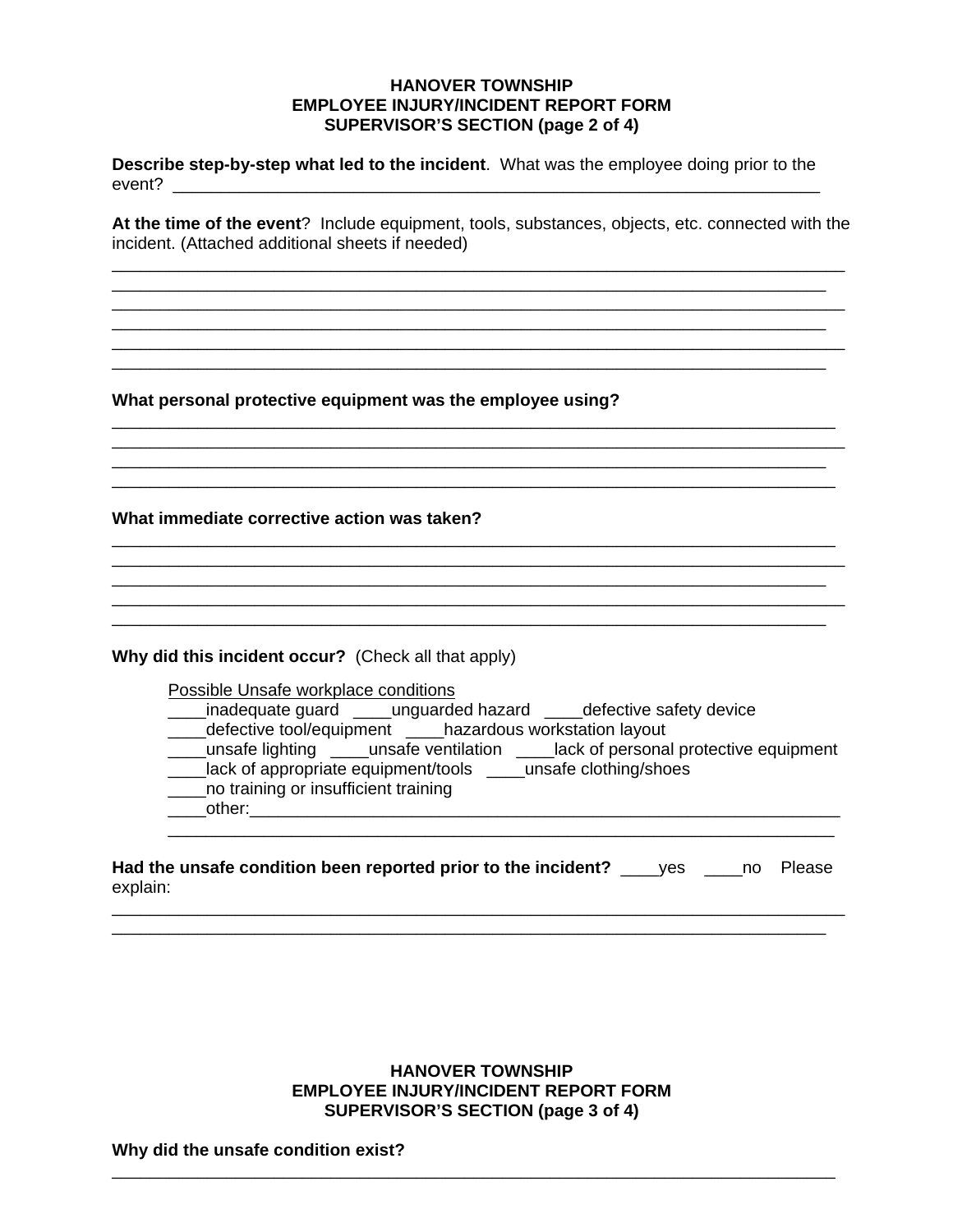| Possible Unsafe act by people (Check all that apply)<br>Operating without permission ____operating at unsafe speed<br>____servicing equipment that has power to it ____making a safety device inoperative<br>___using defective equipment ____using equipment in an unapproved way<br>___unsafe lifting ____taking an unsafe position or posture ____distraction/horseplay<br>_____failure to wear personal protective equipment<br>____ failure to use proper tools/equipment |
|--------------------------------------------------------------------------------------------------------------------------------------------------------------------------------------------------------------------------------------------------------------------------------------------------------------------------------------------------------------------------------------------------------------------------------------------------------------------------------|
| Had the potential unsafe act been reported prior to the incident? ____yes _____no<br>Please explain:                                                                                                                                                                                                                                                                                                                                                                           |
| Why did the potential unsafe act(s) occur?                                                                                                                                                                                                                                                                                                                                                                                                                                     |
|                                                                                                                                                                                                                                                                                                                                                                                                                                                                                |
|                                                                                                                                                                                                                                                                                                                                                                                                                                                                                |
| Have there been similar incidents prior to this one? ____yes ____no If yes, please<br>describe when and where:                                                                                                                                                                                                                                                                                                                                                                 |
| Did the employee see a doctor? ____ yes ____ no                                                                                                                                                                                                                                                                                                                                                                                                                                |
| If yes, provide the date, time and name of the doctor/hospital:                                                                                                                                                                                                                                                                                                                                                                                                                |
|                                                                                                                                                                                                                                                                                                                                                                                                                                                                                |
| <b>HANOVER TOWNSHIP</b><br><b>EMPLOYEE INJURY/INCIDENT REPORT FORM</b><br>SUPERVISOR'S SECTION (page 4 of 4)                                                                                                                                                                                                                                                                                                                                                                   |
| Did the employee return to work?<br>yes<br>$\overline{\phantom{0}}$ no                                                                                                                                                                                                                                                                                                                                                                                                         |
| If yes, provide date and time of return to work:                                                                                                                                                                                                                                                                                                                                                                                                                               |
| Names of witnesses (if any):                                                                                                                                                                                                                                                                                                                                                                                                                                                   |
|                                                                                                                                                                                                                                                                                                                                                                                                                                                                                |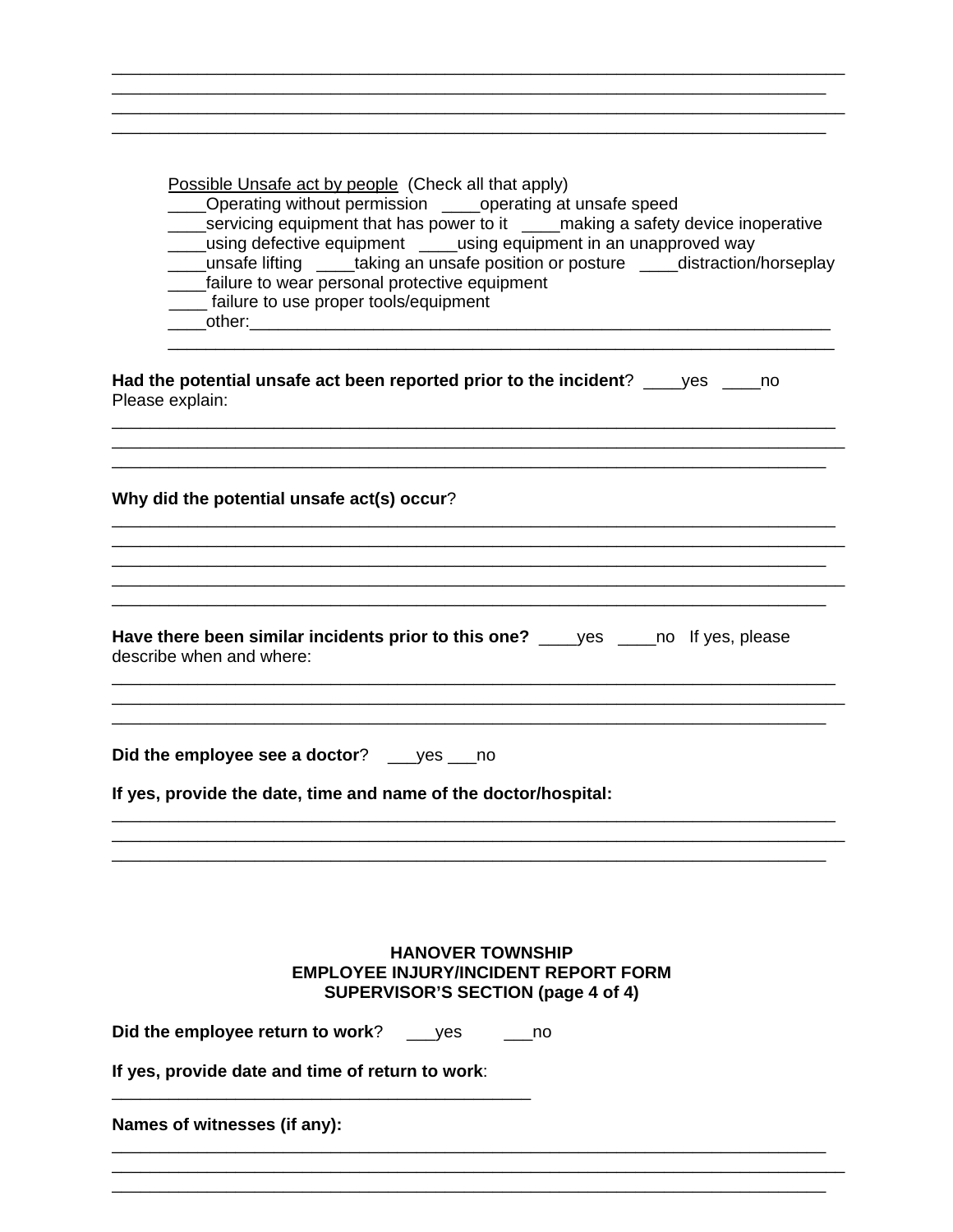Witness statement(s) attached? \_\_\_\_\_ yes \_\_\_\_\_ no

Photos/drawings/maps attached: \_\_\_\_yes \_\_\_\_no

What changes/recommendations would you suggest to prevent this incident from occurring again? (Attach additional sheets if needed)

Department Head's comments/recommendations: (attach additional sheets if needed)

Department(s) involved in incident:

Department Head's/ Supervisor's signature(s): \_\_\_\_\_\_\_\_\_\_\_\_\_\_\_\_\_\_\_\_\_\_\_\_\_\_\_\_\_\_\_\_\_\_

Date: the contract of the contract of the contract of the contract of the contract of the contract of the contract of the contract of the contract of the contract of the contract of the contract of the contract of the cont

This information is used only for filing the claim information online with Care Works and the Bureau of Workers Compensation if necessary as well as granting approval for release of any treatment record that may be necessary to complete the incident investigation and follow up with the agencies referenced.

**Employee Signature:** 

Date of Birth: The Contract of Security and Security and Security and Security and Security and Security and Security and Security and Security and Security and Security and Security and Security and Security and Security

**Home Address:** the contract of the contract of the contract of the contract of the contract of the contract of the contract of the contract of the contract of the contract of the contract of the contract of the contract o

Date of Form Completion: Note that the control of the control of the control of the control of the control of the control of the control of the control of the control of the control of the control of the control of the con

\*Please forward this form once completed to the Township Administrator as soon as practicable.